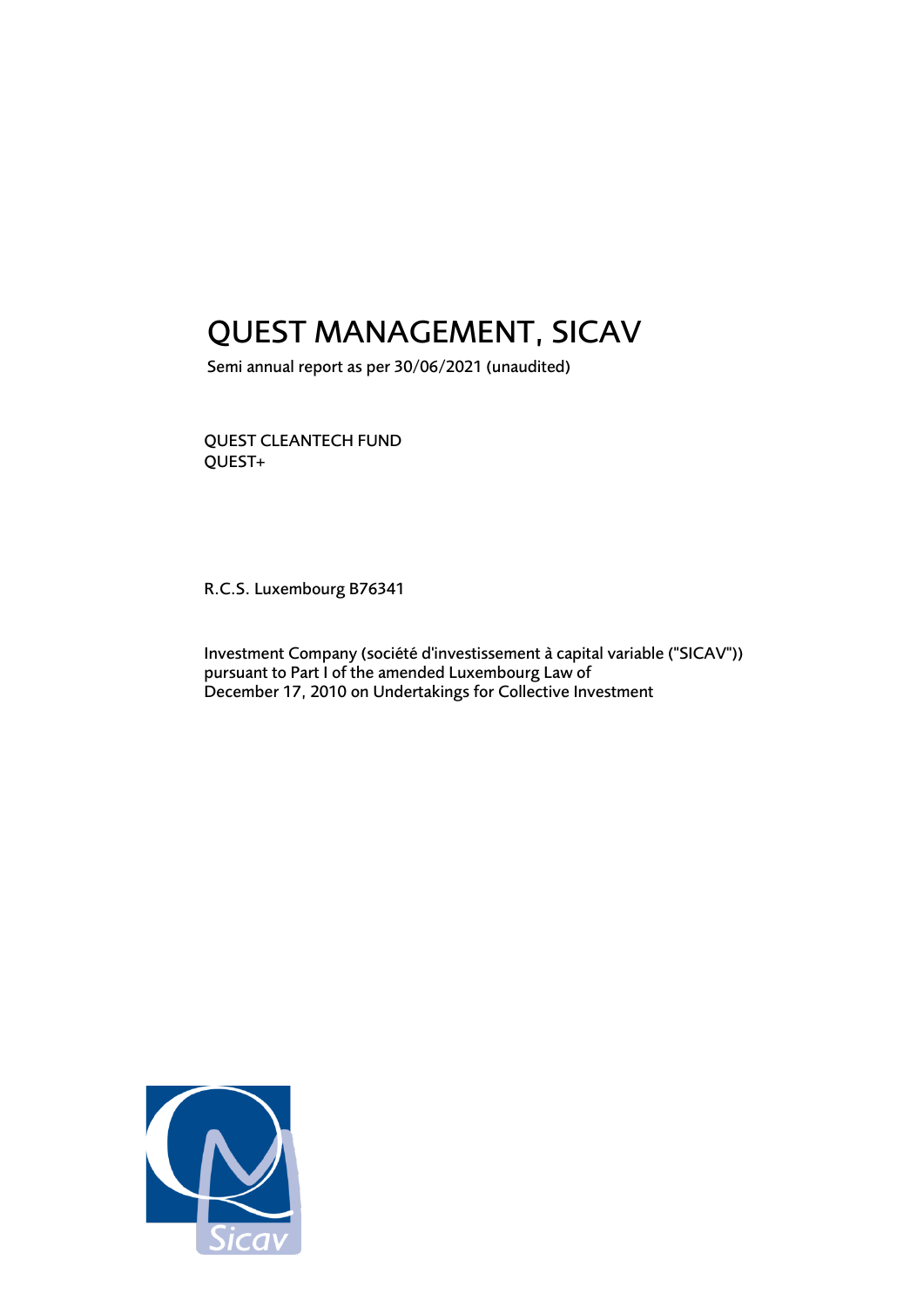# **Contents**

| QUEST+ |
|--------|
|        |
|        |
|        |

Subscriptions can be accepted only on the basis of the valid Sales Prospectus (with annexes) and the Key Investor Information Document together with the most recent Annual Report and, if the latter was published more than eight months ago, the most recent Semi-Annual Report.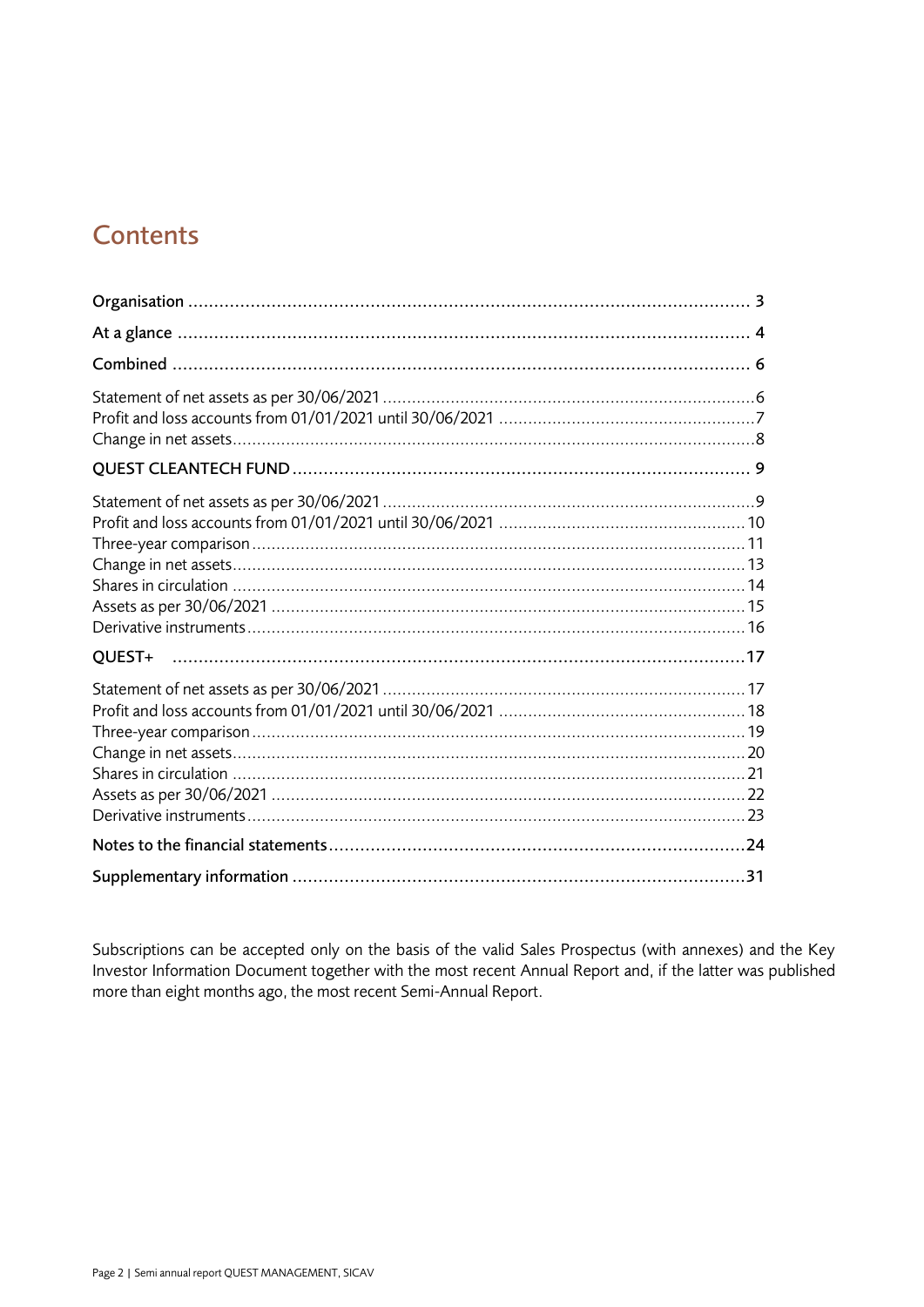## <span id="page-2-0"></span>**Organisation**

#### Company

Quest Management, SICAV 2, rue Edward Steichen LU-2540 Luxembourg

### Board of Directors

Patrick de Bellefroid (Chairman), Grez-Doiceau (BE) Dr. Jos B. Peeters (Member), Leuven (BE) Romain Moebus (Member), Luxembourg (LU) Yves Vaneerdewegh (Member), Leuven (BE)

## Management Company

VP Fund Solutions (Luxembourg) SA 2, rue Edward Steichen LU-2540 Luxembourg

## Board of Directors of the Management Company

Dr. Felix Brill (Chairman), Vaduz (LI) Jean-Paul Gennari (Member), Bergem (LU) Ralf Konrad (Member), Vaduz (LI)

### Day-to-day Managers of the Management **Company**

Torsten Ries (CEO) Ralf Funk (Member) Dr. Uwe Stein (Member)

## Investment Manager and Marketing Agent Capricorn Partners Lei 19/1 BE-3000 Leuven

## Administrator, Domiciliary, Registrar and Transfer Agent

VP Fund Solutions (Luxembourg) SA 2, rue Edward Steichen LU-2540 Luxembourg

## Depositary and Principal Paying Agent

VP Bank (Luxembourg) SA 2, rue Edward Steichen LU-2540 Luxembourg

## Auditor

KPMG Luxembourg, Société coopérative Cabinet de révision agréé 39, Avenue John F. Kennedy LU-1855 Luxembourg

## Legal Advisor

Elvinger Hoss Prussen, Société anonyme 2, place Winston Churchill LU-1340 Luxembourg

### Financial Agent for Belgium

CACEIS Bank, Belgium Branch Avenue du Port 86c, B320 BE-1000 Brussels

## Representative France

CACEIS Bank France Place Valhubert 1-3 FR-75013 Paris

## Information Agent Germany

CACEIS Bank S.A., Germany Branch Lilienthalallee 34-36 DE-80939 Munich

## Distributor France

MFEX France SA 18 rue du 4 Septembre FR-75002 Paris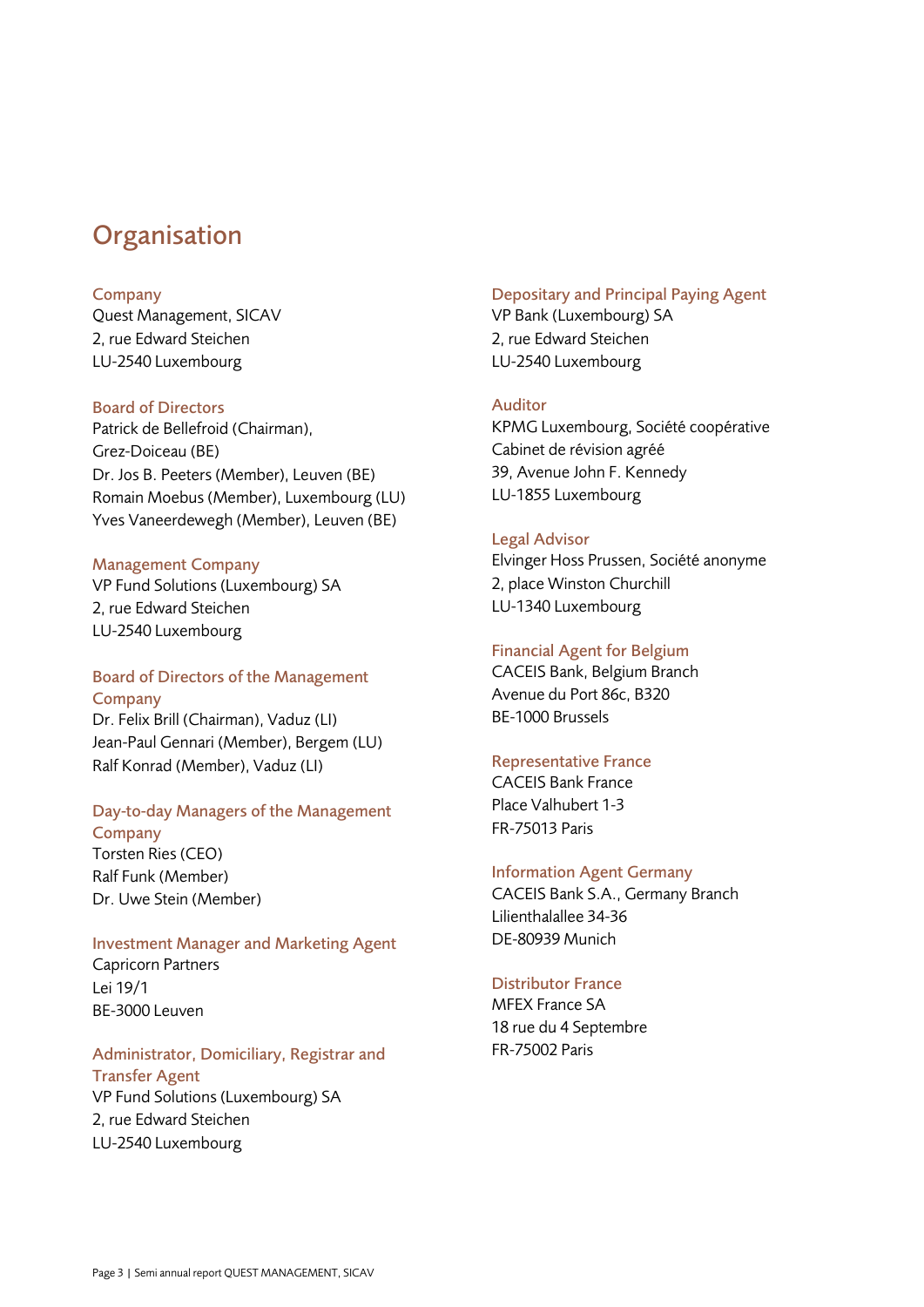# <span id="page-3-0"></span>At a glance

| Net asset value as at 30/06/2021           | EUR 286.9 millions      |
|--------------------------------------------|-------------------------|
| Net asset value per share as at 30/06/2021 |                         |
| <b>QUEST CLEANTECH FUND (A)</b>            | EUR 299.62              |
| <b>QUEST CLEANTECH FUND (B)</b>            | EUR 388.49              |
| QUEST CLEANTECH FUND (C)                   | EUR 424.44              |
| <b>QUEST CLEANTECH FUND (I)</b>            | EUR 189.86              |
| <b>QUEST CLEANTECH FUND (R)</b>            | EUR 183.32              |
| $QUEST+(C)$                                | EUR 124.47              |
| Performance <sup>1</sup>                   | since 31/12/2020        |
| QUEST CLEANTECH FUND (A)                   | 14.40%                  |
| <b>QUEST CLEANTECH FUND (B)</b>            | 17.55%                  |
| <b>QUEST CLEANTECH FUND (C)</b>            | 17.84%                  |
| <b>QUEST CLEANTECH FUND (I)</b>            | 17.84%                  |
| <b>QUEST CLEANTECH FUND (R)</b>            | 17.55%                  |
| $QUEST+(C)$                                | 17.77%                  |
| Inception                                  | per                     |
| QUEST CLEANTECH FUND (A)                   | 31/03/2008              |
| <b>QUEST CLEANTECH FUND (B)</b>            | 31/03/2008              |
| QUEST CLEANTECH FUND (C)                   | 31/03/2008              |
| <b>QUEST CLEANTECH FUND (I)</b>            | 31/03/2015              |
| <b>QUEST CLEANTECH FUND (R)</b>            | 31/03/2015              |
| $QUEST+(C)$                                | 15/12/2017              |
| <b>Profit utilisation</b>                  |                         |
| <b>QUEST CLEANTECH FUND (A)</b>            | reinvestment of profits |
| <b>QUEST CLEANTECH FUND (B)</b>            | reinvestment of profits |
| <b>QUEST CLEANTECH FUND (C)</b>            | reinvestment of profits |
| <b>QUEST CLEANTECH FUND (I)</b>            | reinvestment of profits |
| <b>QUEST CLEANTECH FUND (R)</b>            | reinvestment of profits |

QUEST+ (C) reinvestment of profits

 $1$  Past performance is not necessarily a guide to the future performance of the fund. The performance information above does not reflect the commissions charged upon issuance and redemption of fund Shares.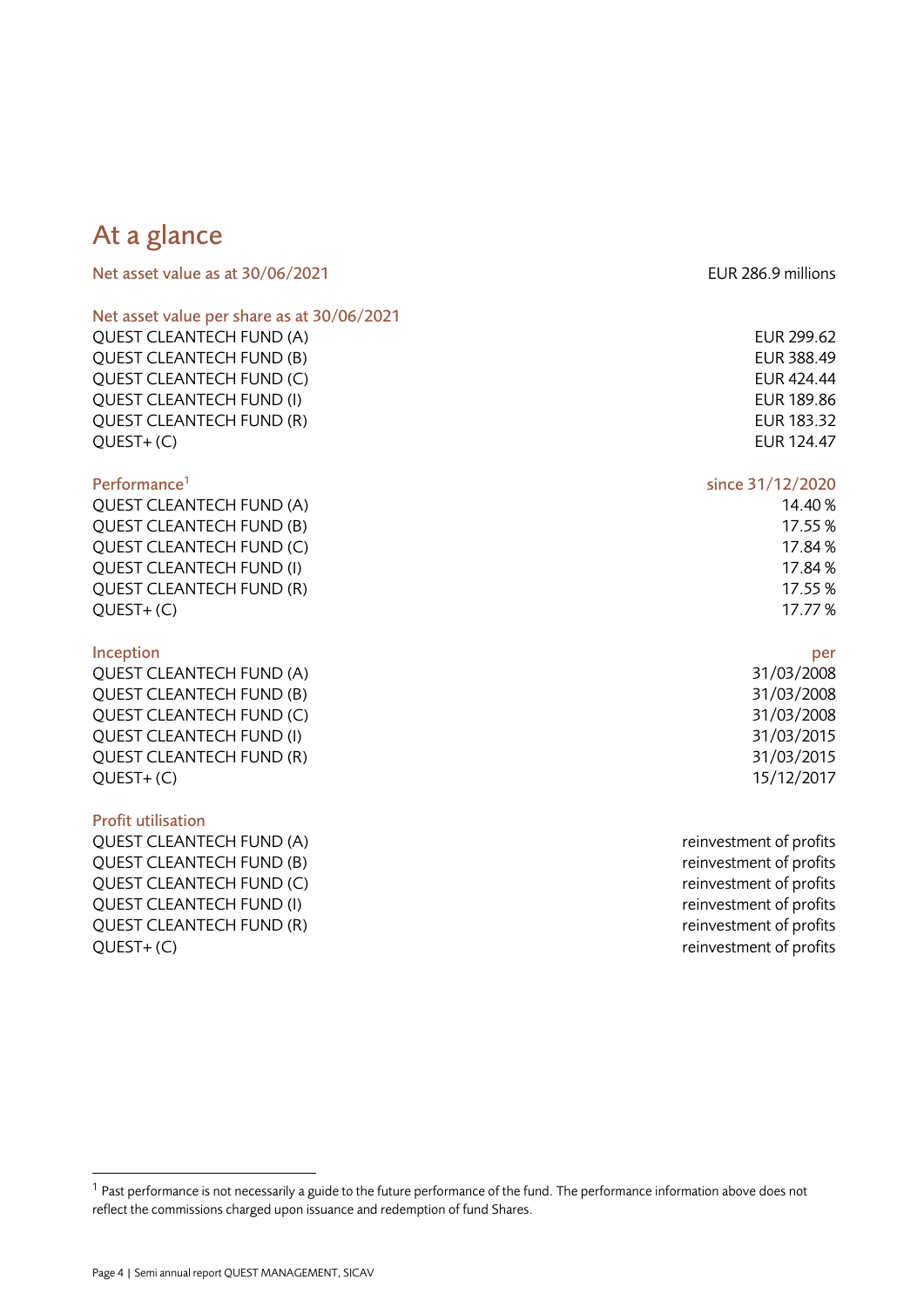|                                 | <b>Subscription fee</b> | <b>Redemption fee</b>    |
|---------------------------------|-------------------------|--------------------------|
|                                 | (max.)                  | (max.)                   |
| <b>QUEST CLEANTECH FUND (A)</b> | 2.00%                   | 0.00%                    |
| <b>QUEST CLEANTECH FUND (B)</b> | 2.00%                   | 0.00%                    |
| <b>QUEST CLEANTECH FUND (C)</b> | 2.00%                   | 0.00%                    |
| <b>QUEST CLEANTECH FUND (I)</b> | 2.00%                   | 0.00%                    |
| <b>QUEST CLEANTECH FUND (R)</b> | 2.00%                   | 0.00%                    |
| $QUEST+(C)$                     | 2.00%                   | 0.00%                    |
|                                 | <b>Conversion fee</b>   | <b>Conversion fee</b>    |
|                                 | (max.)                  | in favour of fund (max.) |
| <b>QUEST CLEANTECH FUND (A)</b> | 1.00%                   | n/a                      |
| <b>QUEST CLEANTECH FUND (B)</b> | 1.00%                   | n/a                      |
| QUEST CLEANTECH FUND (C)        | 1.00%                   | n/a                      |
| <b>QUEST CLEANTECH FUND (I)</b> | 1.00%                   | n/a                      |
| QUEST CLEANTECH FUND (R)        | 1.00%                   | n/a                      |
| QUEST+(C)                       | 1.00%                   | n/a                      |
|                                 | <b>Fund domicile</b>    | <b>ISIN</b>              |
| <b>QUEST CLEANTECH FUND (A)</b> | Luxembourg              | LU0346060212             |
| <b>QUEST CLEANTECH FUND (B)</b> | Luxembourg              | LU0346062424             |
| <b>QUEST CLEANTECH FUND (C)</b> | Luxembourg              | LU0346063406             |
| <b>QUEST CLEANTECH FUND (I)</b> | Luxembourg              | LU1171478941             |
| QUEST CLEANTECH FUND (R)        | Luxembourg              | LU1171478784             |
| $QUEST+(C)$                     | Luxembourg              | LU1699953201             |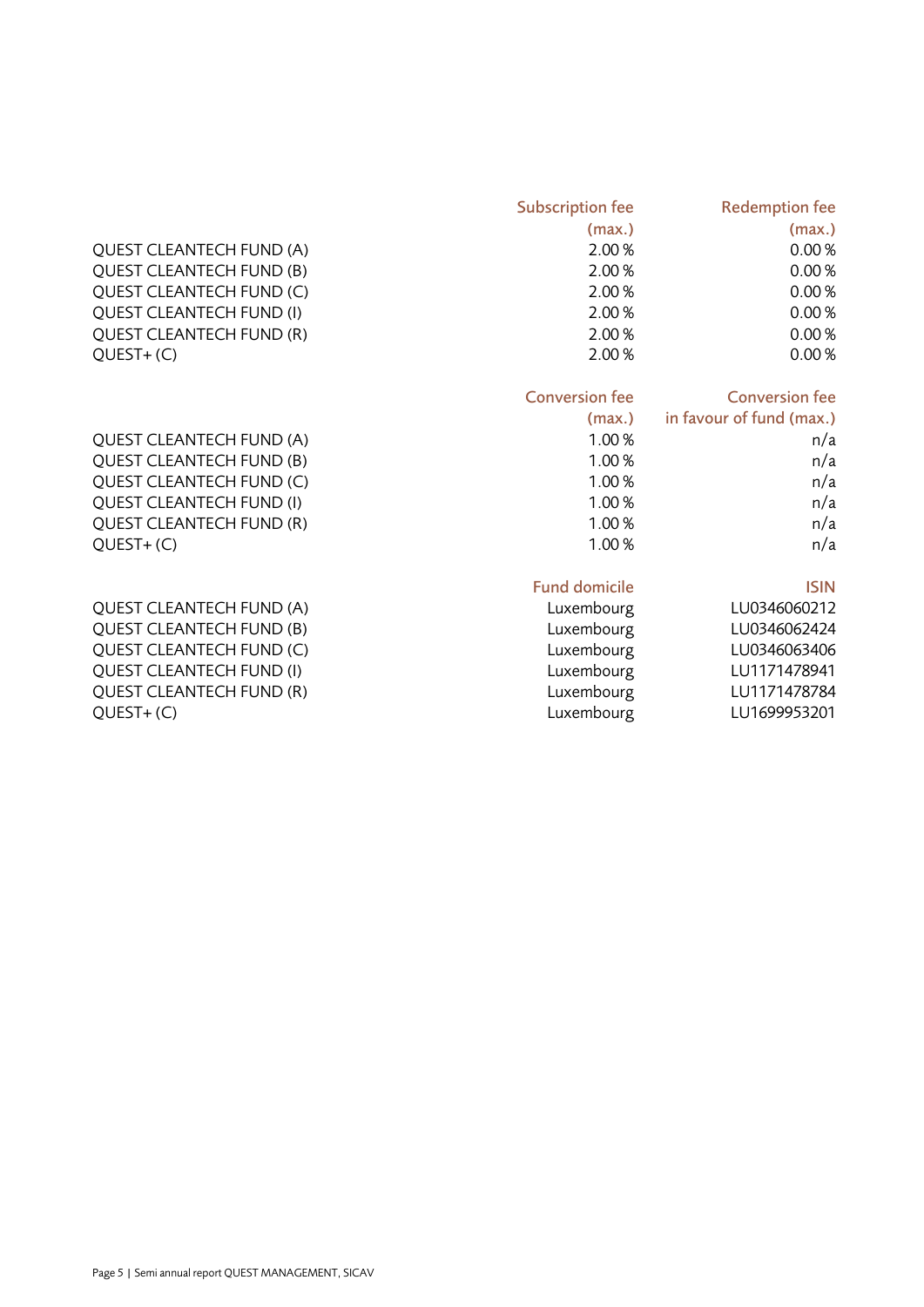# <span id="page-5-0"></span>Combined

# <span id="page-5-1"></span>Statement of net assets as per 30/06/2021

| Combined                                | (in EUR)       |
|-----------------------------------------|----------------|
|                                         |                |
| <b>Bank deposits</b>                    |                |
| Bank deposits, at sight                 | 21,750,480.99  |
| Transferable securities                 |                |
| <b>Shares</b>                           | 265,052,242.82 |
| Participation certificates              | 302,091.51     |
| Other, the securities equivalent rights |                |
| Other, the securities equivalent rights | 165,459.60     |
| Total assets                            | 287,270,274.92 |
| Liabilities                             | $-404,490.67$  |
| <b>Total liabilities</b>                | $-404, 490.67$ |
| Net asset value                         | 286,865,784.25 |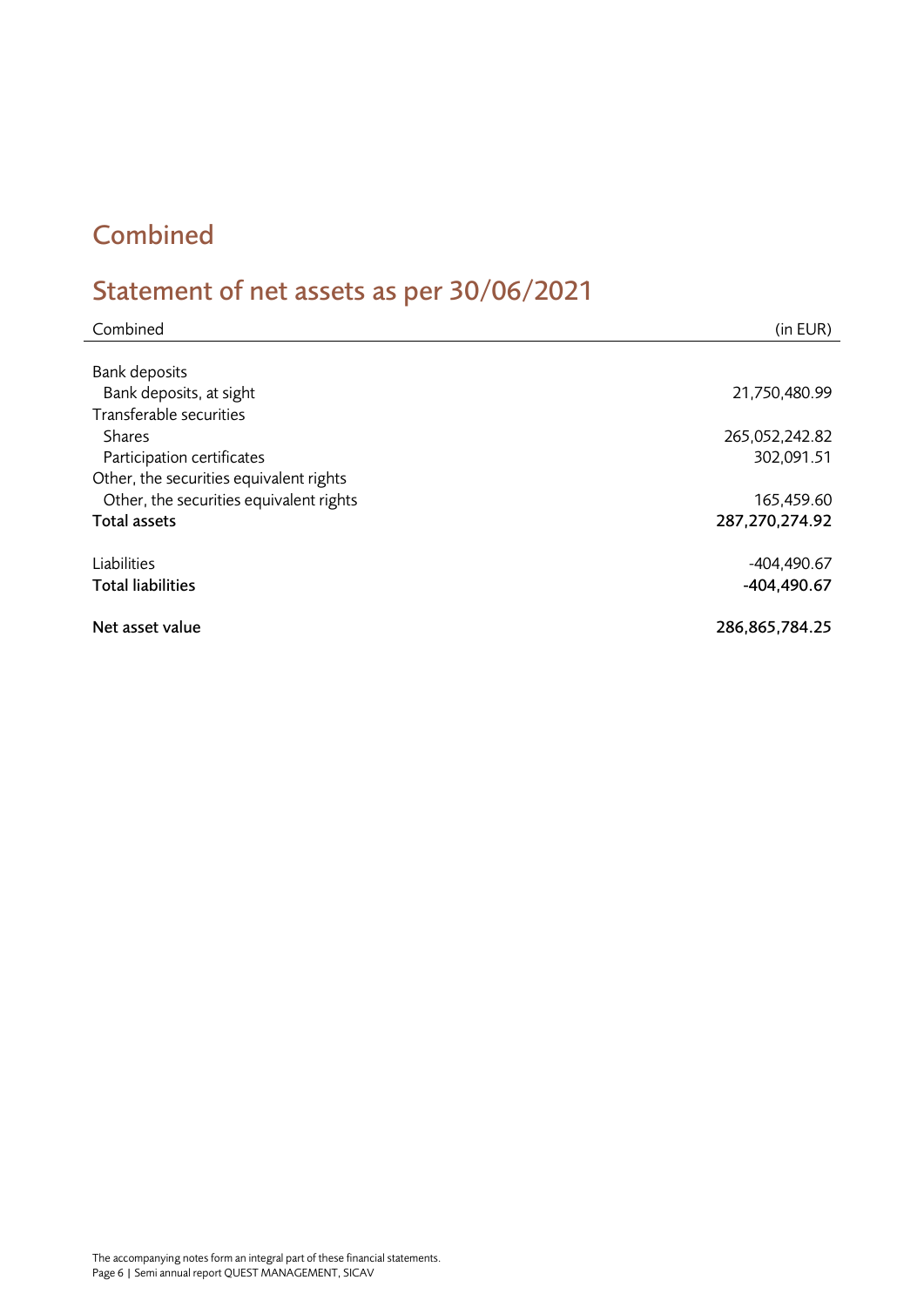# <span id="page-6-0"></span>Profit and loss accounts from 01/01/2021 until 30/06/2021

| Combined                                                                                                                                                                                                     | (in EUR)                                                                                                 |
|--------------------------------------------------------------------------------------------------------------------------------------------------------------------------------------------------------------|----------------------------------------------------------------------------------------------------------|
| Income from bank deposits<br>Income from securities<br>Shares                                                                                                                                                | 0.76<br>1,776,940.25                                                                                     |
| Total income                                                                                                                                                                                                 | 1,776,941.01                                                                                             |
| Interest paid on bank overdraft / negative interest<br>Management company fees<br>Investment management fees<br>Performance fees<br>Depositary bank fees<br>Taxe d'abonnement<br>Audit fees<br>Other charges | 54,374.90<br>156,430.75<br>1,161,588.11<br>181,712.48<br>85,158.25<br>66,780.95<br>9,586.52<br>73,598.29 |
| <b>Total expenses</b>                                                                                                                                                                                        | 1,789,230.25                                                                                             |
| Net investment income                                                                                                                                                                                        | $-12,289.24$                                                                                             |
| Realised capital gains (losses)                                                                                                                                                                              | 10,792,257.57                                                                                            |
| <b>Realised income</b>                                                                                                                                                                                       | 10,779,968.33                                                                                            |
| Net change in unrealised capital gains (losses)                                                                                                                                                              | 30,736,668.59                                                                                            |
| Net income                                                                                                                                                                                                   | 41,516,636.92                                                                                            |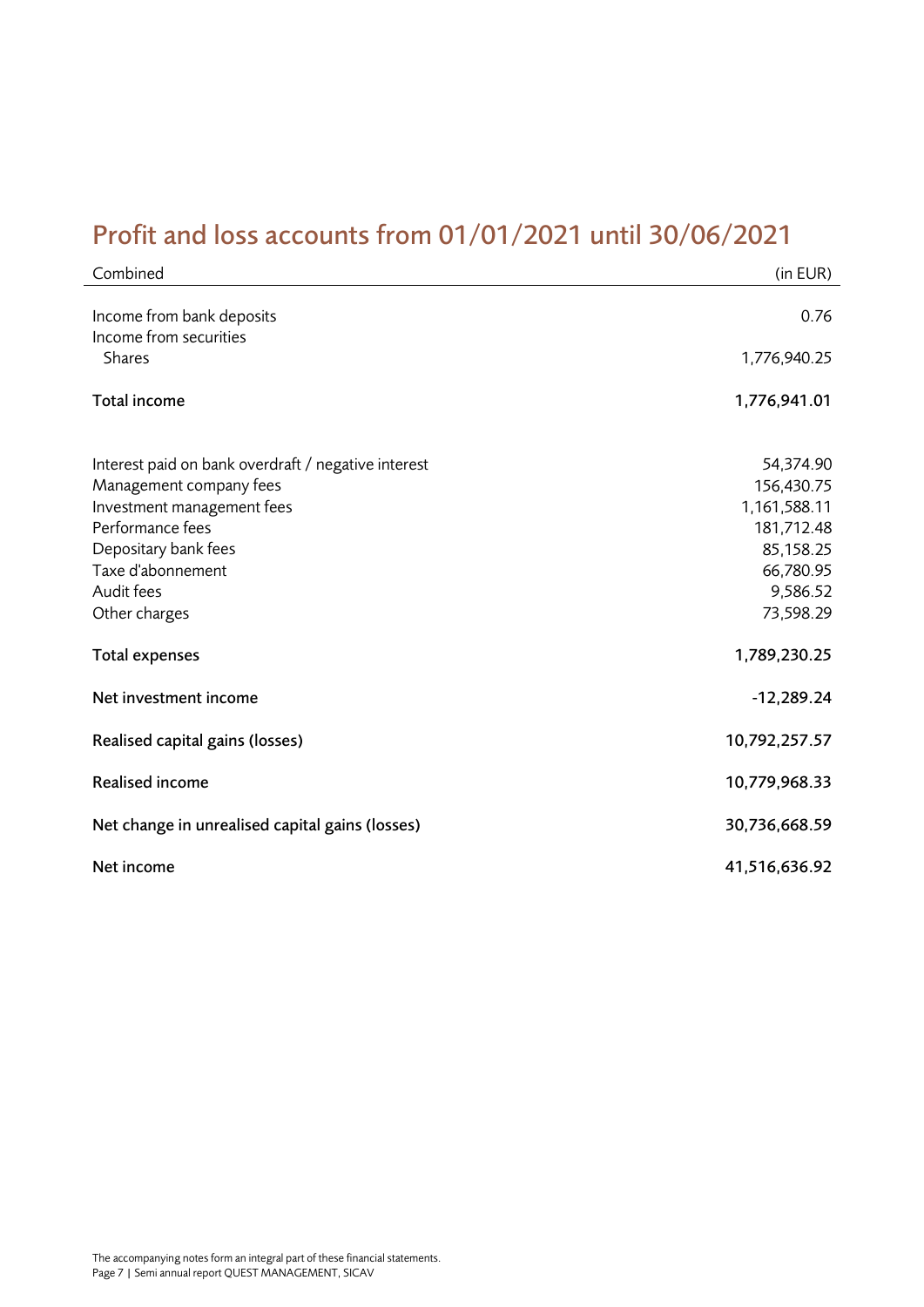# <span id="page-7-0"></span>Change in net assets

| Combined                        | (in EUR)         |
|---------------------------------|------------------|
| Net assets, beginning of period | 224,550,055.87   |
| Subscriptions                   | 36,024,175.73    |
| Redemptions                     | $-15,225,084.27$ |
| Net income                      | 41,516,636.92    |
| Net assets, end of period       | 286,865,784.25   |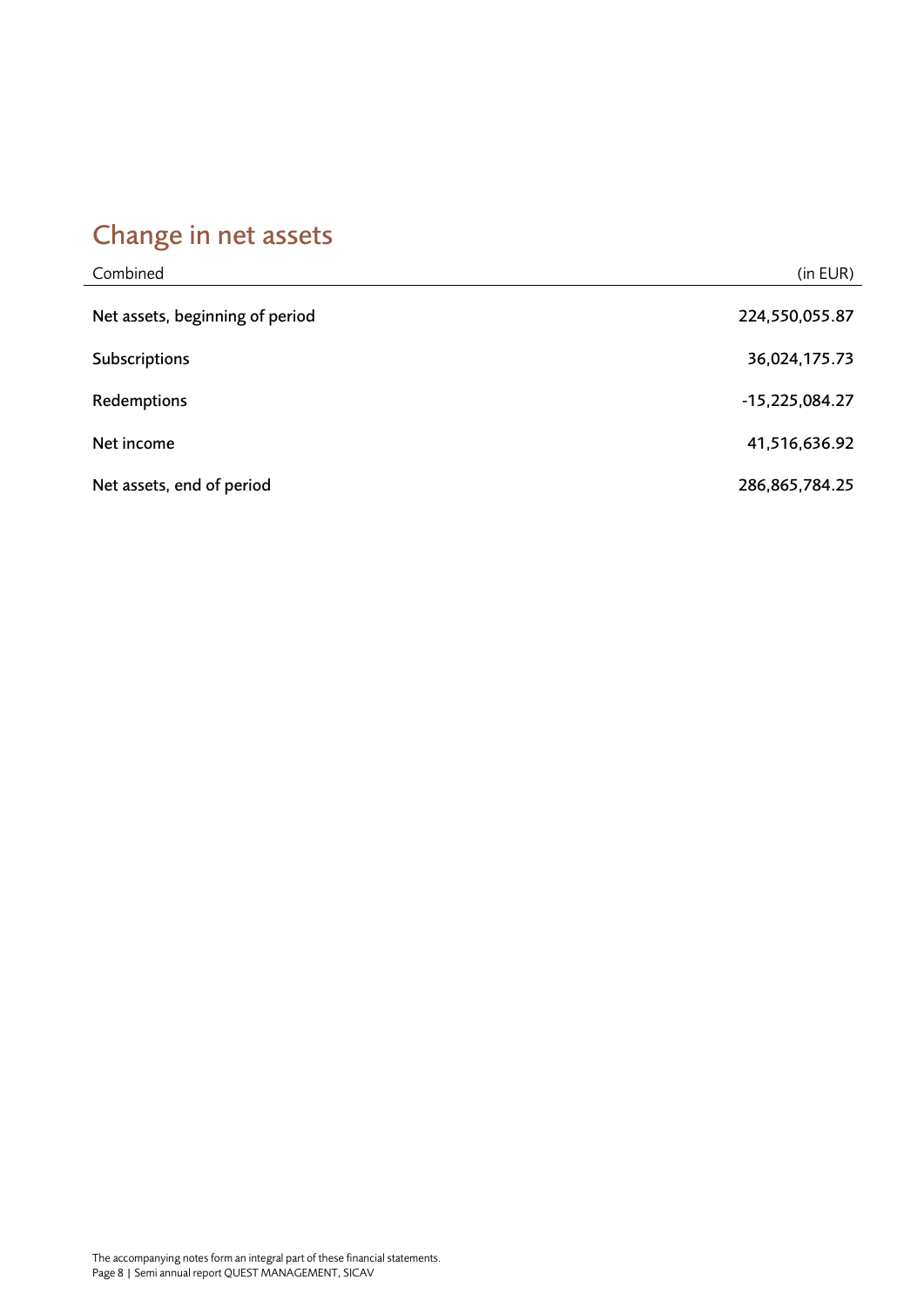# <span id="page-8-0"></span>QUEST CLEANTECH FUND

# <span id="page-8-1"></span>Statement of net assets as per 30/06/2021

| <b>QUEST CLEANTECH FUND</b>                                                                                                                            | (in EUR)                                                                                           |
|--------------------------------------------------------------------------------------------------------------------------------------------------------|----------------------------------------------------------------------------------------------------|
| <b>Bank deposits</b><br>Bank deposits, at sight                                                                                                        | 21,327,097.76                                                                                      |
| Transferable securities<br><b>Shares</b><br>Other, the securities equivalent rights                                                                    | 258,433,187.81                                                                                     |
| Other, the securities equivalent rights<br><b>Total assets</b>                                                                                         | 165,459.60<br>279,925,745.17                                                                       |
| Liabilities<br><b>Total liabilities</b>                                                                                                                | -397,781.86<br>-397,781.86                                                                         |
| Net asset value<br>- thereof share class A<br>- thereof share class B<br>- thereof share class C<br>- thereof share class I<br>- thereof share class R | 279,527,963.31<br>5,720,472.11<br>18,456,585.21<br>86,210,675.97<br>87,337,952.62<br>81,802,277.40 |
| Shares in circulation<br>Share class A<br>Share class B<br>Share class C<br>Share class I<br>Share class R                                             | 19,092.2478<br>47,508.6312<br>203,114.5531<br>460,020.6293<br>446,222.9590                         |
| Net asset value per share<br>Share class A<br>Share class B<br>Share class C<br>Share class I<br>Share class R                                         | EUR 299.62<br>EUR 388.49<br><b>EUR 424.44</b><br>EUR 189.86<br>EUR 183.32                          |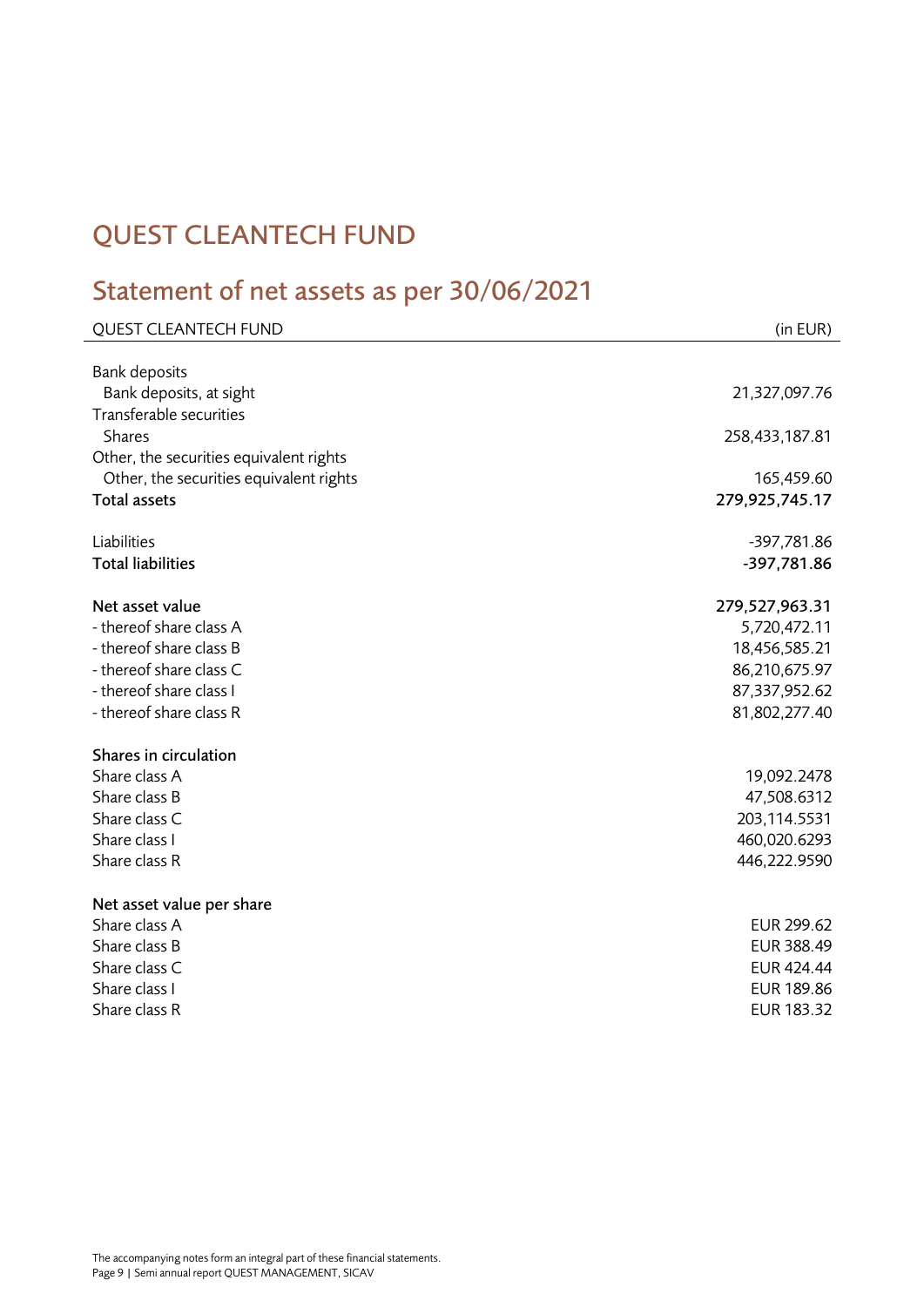# <span id="page-9-0"></span>Profit and loss accounts from 01/01/2021 until 30/06/2021

| <b>QUEST CLEANTECH FUND</b>                           | (in EUR)                   |
|-------------------------------------------------------|----------------------------|
| Income from securities<br><b>Shares</b>               | 1,699,349.16               |
| Total income                                          | 1,699,349.16               |
|                                                       |                            |
| Interest paid on bank overdraft / negative interest   | 54,374.90                  |
| Management company fees<br>Investment management fees | 152,309.92<br>1,136,416.49 |
| Performance fees                                      | 181,712.48                 |
| Depositary bank fees                                  | 82,914.98                  |
| Taxe d'abonnement                                     | 65,036.69                  |
| Audit fees                                            | 9,340.60                   |
| Other charges                                         | 65,135.55                  |
| <b>Total expenses</b>                                 | 1,747,241.61               |
| Net investment income                                 | $-47,892.45$               |
| Realised capital gains (losses)                       | 10,556,516.75              |
| <b>Realised income</b>                                | 10,508,624.30              |
| Net change in unrealised capital gains (losses)       | 29,901,508.48              |
| Net income                                            | 40,410,132.78              |
|                                                       |                            |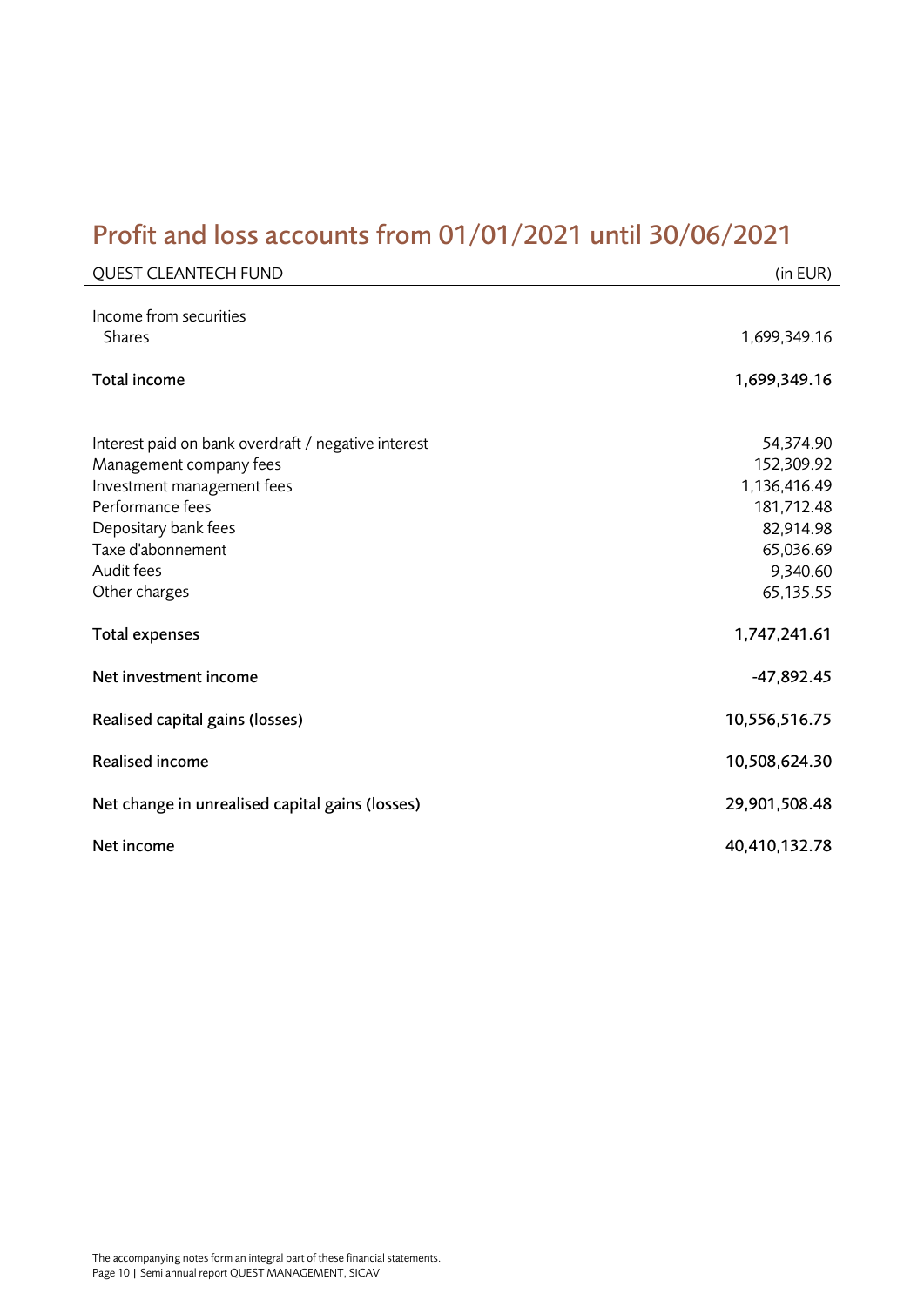## <span id="page-10-0"></span>Three -year comparison

| <b>QUEST CLEANTECH FUND</b> | (in EUR) |
|-----------------------------|----------|
|                             |          |

| Net assets            |                  |
|-----------------------|------------------|
| 31/12/2019            | 182, 129, 547.08 |
| - Share class A       | 4,898,819.79     |
| - Share class B       | 17,455,122.76    |
| - Share class C       | 65,039,930.86    |
| - Share class I       | 46,640,182.07    |
| - Share class R       | 48,095,491.60    |
| 31/12/2020            | 218,299,028.73   |
| - Share class A       | 5,075,755.64     |
| - Share class B       | 18,948,384.33    |
| - Share class C       | 69,008,838.44    |
| - Share class I       | 64,102,659.71    |
| - Share class R       | 61, 163, 390. 61 |
| 30/06/2021            | 279,527,963.31   |
| - Share class A       | 5,720,472.11     |
| - Share class B       | 18,456,585.21    |
| - Share class C       | 86,210,675.97    |
| - Share class I       | 87,337,952.62    |
| - Share class R       | 81,802,277.40    |
| Shares in circulation |                  |
| 31/12/2019            |                  |
| - Share class A       | 20,981.9263      |
| - Share class B       | 63,717.9456      |
| - Share class C       | 219,005.0892     |
| - Share class I       | 351,107.1472     |
| - Share class R       | 372,174.4519     |
| 31/12/2020            |                  |
| - Share class A       | 19,379.4556      |
| - Share class B       | 57,332.3581      |
| - Share class C       | 191,599.6926     |
| - Share class I       | 397,890.6006     |
| - Share class R       | 392,199.3521     |
| 30/06/2021            |                  |
| - Share class A       | 19,092.2478      |
| - Share class B       |                  |
|                       | 47,508.6312      |
| - Share class C       | 203,114.5531     |
| - Share class I       | 460,020.6293     |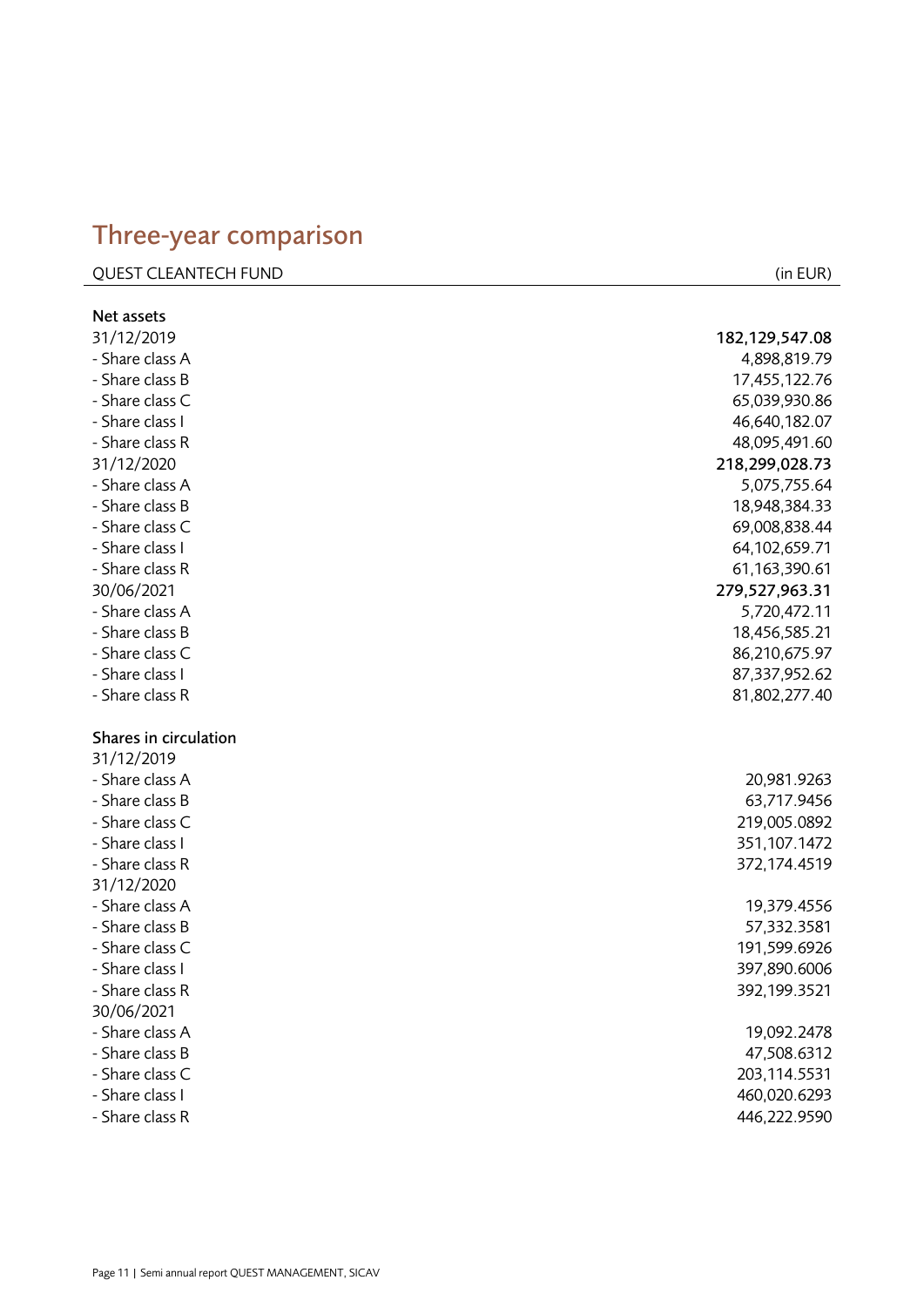#### Net asset value per share

| 31/12/2019      |        |
|-----------------|--------|
| - Share class A | 233.48 |
| - Share class B | 273.94 |
| - Share class C | 296.98 |
| - Share class I | 132.84 |
| - Share class R | 129.23 |
| 31/12/2020      |        |
| - Share class A | 261.91 |
| - Share class B | 330.50 |
| - Share class C | 360.17 |
| - Share class I | 161.11 |
| - Share class R | 155.95 |
| 30/06/2021      |        |
| - Share class A | 299.62 |
| - Share class B | 388.49 |
| - Share class C | 424.44 |
| - Share class I | 189.86 |
| - Share class R | 183.32 |
|                 |        |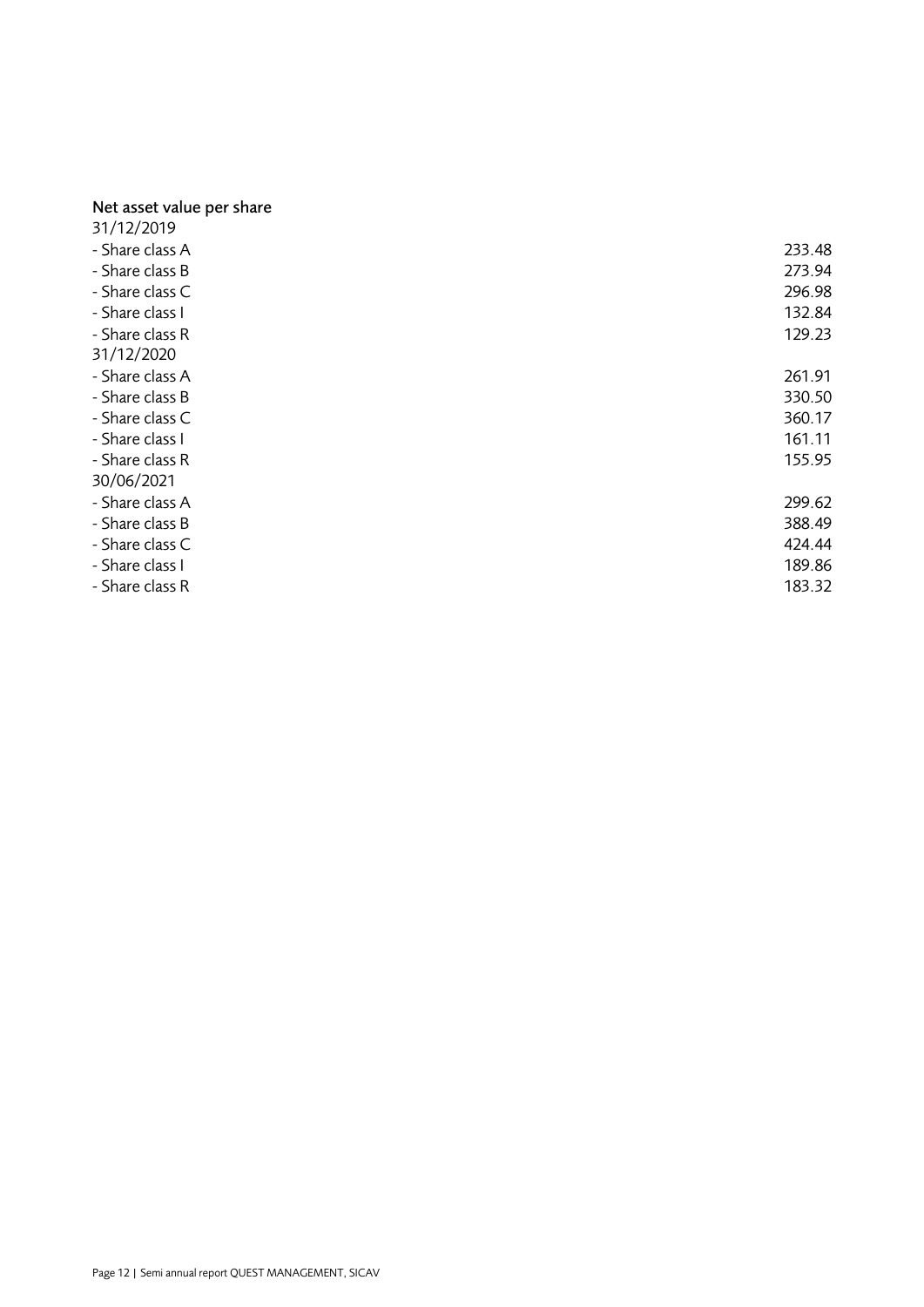# <span id="page-12-0"></span>Change in net assets

| <b>QUEST CLEANTECH FUND</b>     | (in EUR)           |
|---------------------------------|--------------------|
| Net assets, beginning of period | 218,299,028.73     |
| Subscriptions                   | 35,940,396.49      |
| Redemptions                     | $-15, 121, 594.69$ |
| Net income                      | 40,410,132.78      |
| Net assets, end of period       | 279,527,963.31     |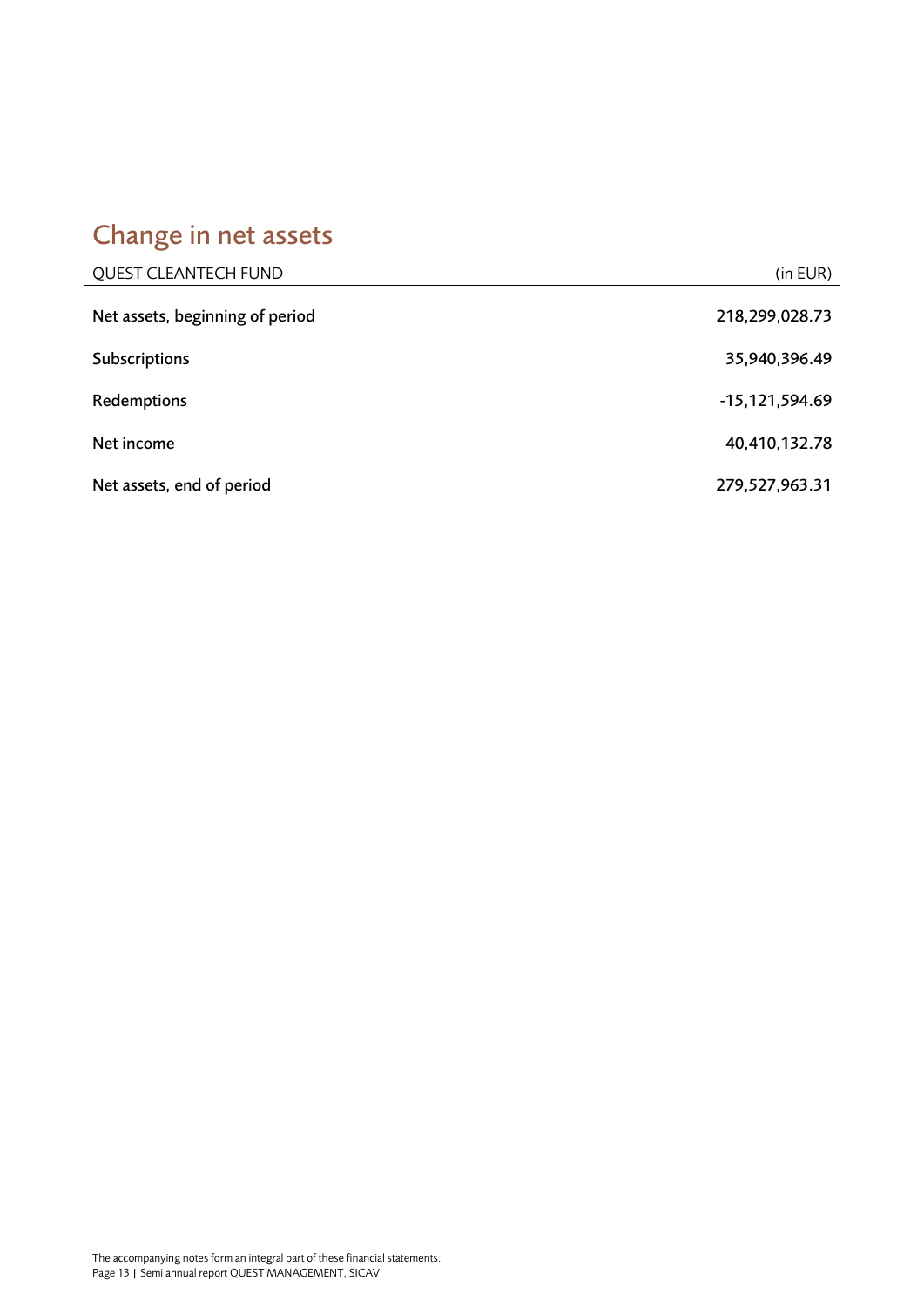## <span id="page-13-0"></span>Shares in circulation

#### QUEST CLEANTECH FUND

## Balance, beginning of period - Share class A 19,379.4556 - Share class B 57,332.3581 - Share class C 191,599.6926 - Share class I 397,890.6006 - Share class R 392,199.3521 Issued Shares - Share class A 676.4118 - Share class B 4,800.0326 - Share class C 20,685.5245 - Share class I 87,802.1519 - Share class R 62,680.3024 Redeemed Shares - Share class A -963.6196 - Share class B -14,623.7595 - Share class C -9,170.6640 - Share class I -25,672.1232 - Share class R -8,656.6955 Balance, end of period - Share class A 19,092.2478 - Share class B 47,508.6312 - Share class C 203,114.5531 - Share class I 460,020.6293 - Share class R 446,222.9590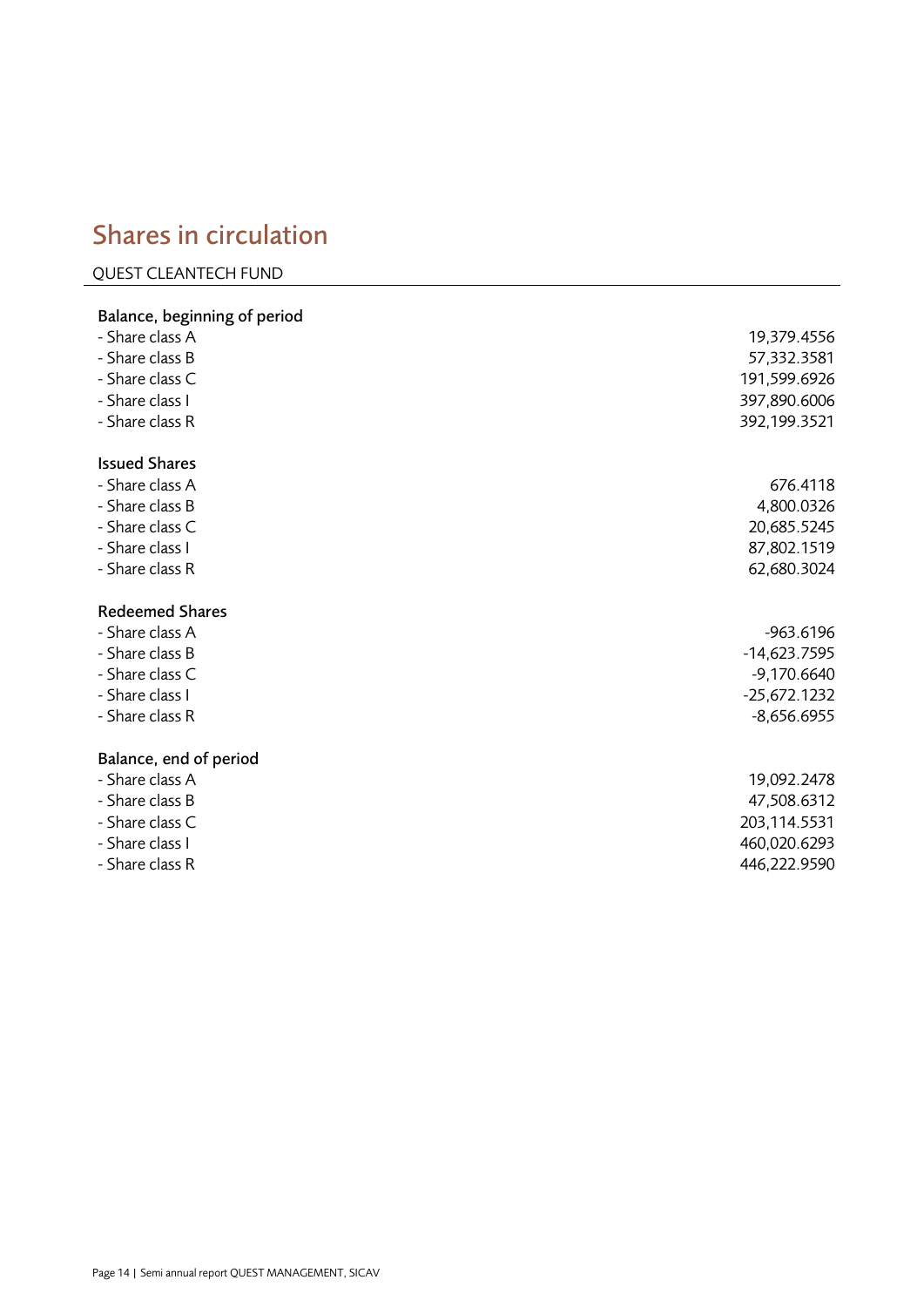# <span id="page-14-0"></span>Assets as per 30/06/2021

### QUEST CLEANTECH FUND Description **ISIN** Ccy Quantity Price Cost in EUR Value in EUR % of **NAV** Transferable securities, that are listed or traded on a regulated market Pre-emptive rights Pre-emptive rights in Netherlands Right Aalberts N.V. **NUMBER 275,766** 0.60 140,641 165,460 0.06 Total Pre-emptive rights in Netherlands 165,460 0.06 Total Pre-emptive rights 165,460 0.06 Total Transferable securities, that are listed or traded on a regulated market 165,460 0.06 Transferable securities, that are listed or traded on an official stock exchange Shares Shares in Austria Andritz I AT0000730007 EUR 262,959 47.38 11,287,165 12,458,997 4.46 Mayr-Melnhof Kart I AT0000938204 EUR 88,225 179.60 10,203,108 15,845,210 5.67 Total Shares in Austria 28,304,207 10.13 Shares in Belgium Jensen-Group BE0003858751 EUR 214,772 29.60 6,764,817 6,357,251 2.27 Melexis BE0165385973 EUR 103,000 87.55 7,510,745 9,017,650 3.23 Umicore BE0974320526 EUR 206,708 51.50 7,299,246 10,645,462 3.81 Total Shares in Belgium 26,020,363 9.31 Shares in Denmark Vestas Wind Br/Rg DK0061539921 DKK 280,000 244.80 4,632,675 9,217,389 3.30 Total Shares in Denmark 9,217,389 3.30 Shares in Finland Neste FI0009013296 EUR 205,000 51.64 7,219,617 10,586,200 3.79 Total Shares in Finland 10,586,200 3.79 Shares in France LEGRAND FR0010307819 EUR 115,000 89.26 8,845,365 10,264,900 3.67 Thermador FR0013333432 EUR 109,029 88.50 6,884,969 9,649,067 3.45 Total Shares in France 19,913,967 7.12 Shares in Germany ABO Wind I **DE0005760029** EUR 200,000 45.70 3,420,762 9,140,000 3.27 Knorr-Bremse I DE000KBX1006 EUR 95,000 97.00 9,699,110 9,215,000 3.30 Nabaltec I **DE000A0KPPR7** EUR 276,849 34.40 6,327,574 9,523,606 3.41 Steico DE000A0LR936 EUR 180,484 110.60 3,989,034 19,961,530 7.14 Total Shares in Germany 47,840,136 17.11 Shares in Ireland Kerry Grp-A- IE0004906560 EUR 120,833 117.80 11,461,144 14,234,127 5.09 Kingspan Grp IE0004927939 EUR 122,181 79.64 5,714,310 9,730,495 3.48

Total Shares in Ireland 23,964,622 8.57

Details of changes in investments for the period are available, free of charges, at the Company's head office as well as all Paying Agents. The accompanying notes form an integral part of these financial statements. Page 15 | Semi annual report QUEST MANAGEMENT, SICAV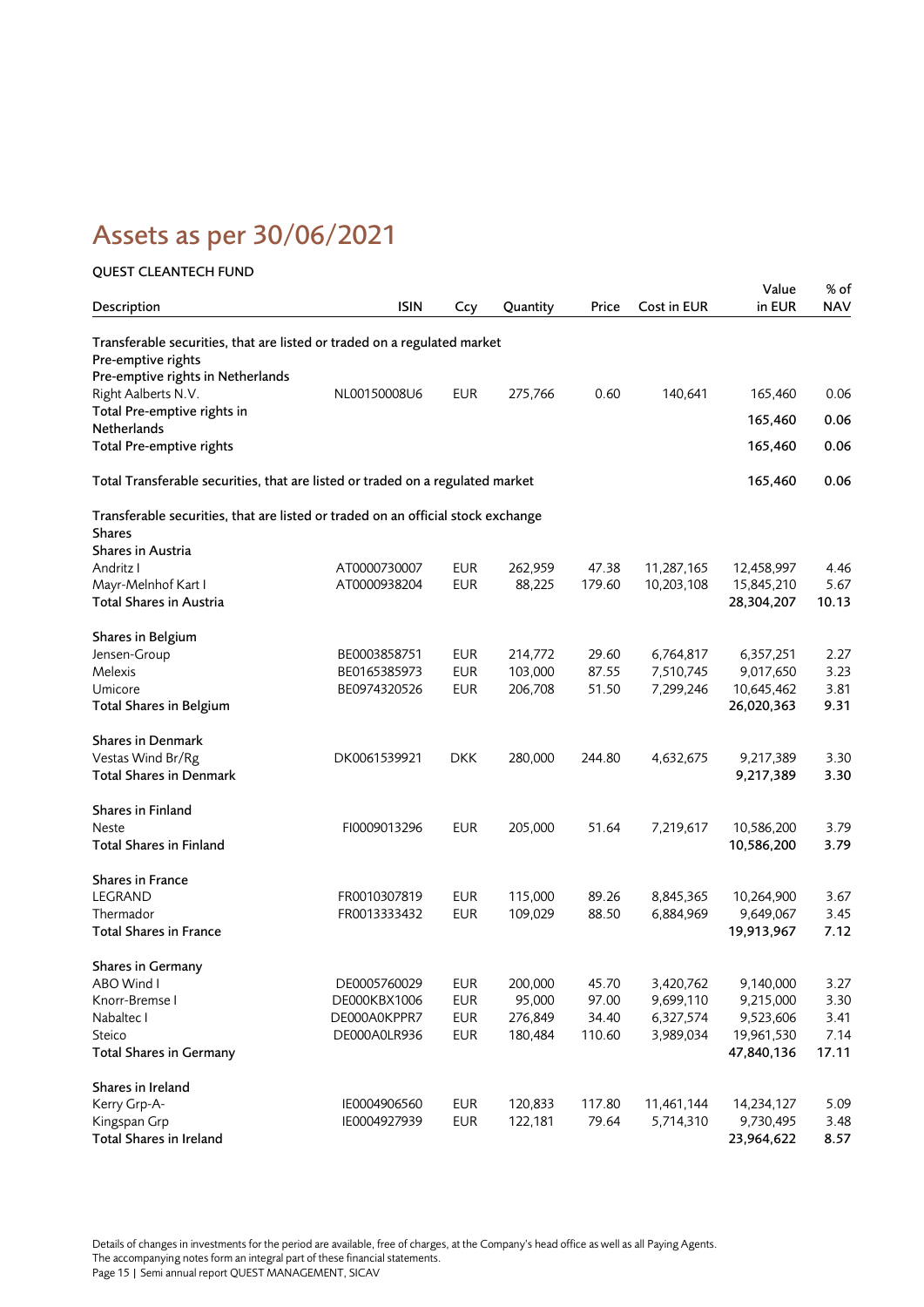|                                                                                        |              |            |          |          |             | Value       | % of       |
|----------------------------------------------------------------------------------------|--------------|------------|----------|----------|-------------|-------------|------------|
| Description                                                                            | <b>ISIN</b>  | Ccy        | Quantity | Price    | Cost in EUR | in EUR      | <b>NAV</b> |
| Shares in Netherlands                                                                  |              |            |          |          |             |             |            |
| Aalberts Br                                                                            | NL0000852564 | <b>EUR</b> | 275,766  | 45.32    | 9,333,960   | 12,497,715  | 4.47       |
| Accell Group Br                                                                        | NL0009767532 | <b>EUR</b> | 245,000  | 45.30    | 6,477,863   | 11,098,500  | 3.97       |
| Arcadis Br                                                                             | NL0006237562 | <b>EUR</b> | 401,656  | 34.52    | 8,452,194   | 13,865,165  | 4.96       |
| <b>Total Shares in Netherlands</b>                                                     |              |            |          |          |             | 37,461,380  | 13.40      |
| Shares in Sweden                                                                       |              |            |          |          |             |             |            |
| Nederman Holding                                                                       | SE0011204510 | <b>SEK</b> | 506,611  | 169.50   | 6,997,283   | 8,465,705   | 3.03       |
| NIBE Industrie Rg-B                                                                    | SE0015988019 | <b>SEK</b> | 610,000  | 90.02    | 1,273,453   | 5,413,618   | 1.94       |
| <b>Total Shares in Sweden</b>                                                          |              |            |          |          |             | 13,879,323  | 4.97       |
| Shares in Switzerland                                                                  |              |            |          |          |             |             |            |
| Gurit Holding I                                                                        | CH0008012236 | CHF        | 5,161    | 2,020.00 | 6,059,080   | 9,511,194   | 3.40       |
| Lem Holding                                                                            | CH0022427626 | CHF        | 4,126    | 1,940.00 | 4,803,877   | 7,302,655   | 2.61       |
| <b>Total Shares in Switzerland</b>                                                     |              |            |          |          |             | 16,813,849  | 6.02       |
| Shares in United Kingdom                                                               |              |            |          |          |             |             |            |
| Croda Intl (N)                                                                         | GB00BJFFLV09 | <b>GBP</b> | 101,500  | 73.68    | 6,032,702   | 8,712,771   | 3.12       |
| Total Shares in United Kingdom                                                         |              |            |          |          |             | 8,712,771   | 3.12       |
| <b>Shares in United States</b>                                                         |              |            |          |          |             |             |            |
| Waste Management                                                                       | US94106L1098 | <b>USD</b> | 133,000  | 140.11   | 10,888,626  | 15,718,979  | 5.62       |
| <b>Total Shares in United States</b>                                                   |              |            |          |          |             | 15,718,979  | 5.62       |
| <b>Total Shares</b>                                                                    |              |            |          |          |             | 258,433,188 | 92.45      |
| Total Transferable securities, that are listed or traded on an official stock exchange |              |            |          |          |             | 258,433,188 | 92.45      |
| <b>Total Transferable securities</b>                                                   |              |            |          |          |             | 258,598,647 | 92.51      |
| <b>Bank deposits</b>                                                                   |              |            |          |          |             | 21,327,098  | 7.63       |
| <b>Total assets</b>                                                                    |              |            |          |          |             | 279,925,745 | 100.14     |
| Liabilities                                                                            |              |            |          |          |             | $-397,782$  | $-0.14$    |
|                                                                                        |              |            |          |          |             |             |            |
| Net assets                                                                             |              |            |          |          |             | 279,527,963 | 100.00     |

# <span id="page-15-0"></span>Derivative instruments

As per 30/06/2021 no derivative instruments in portfolio.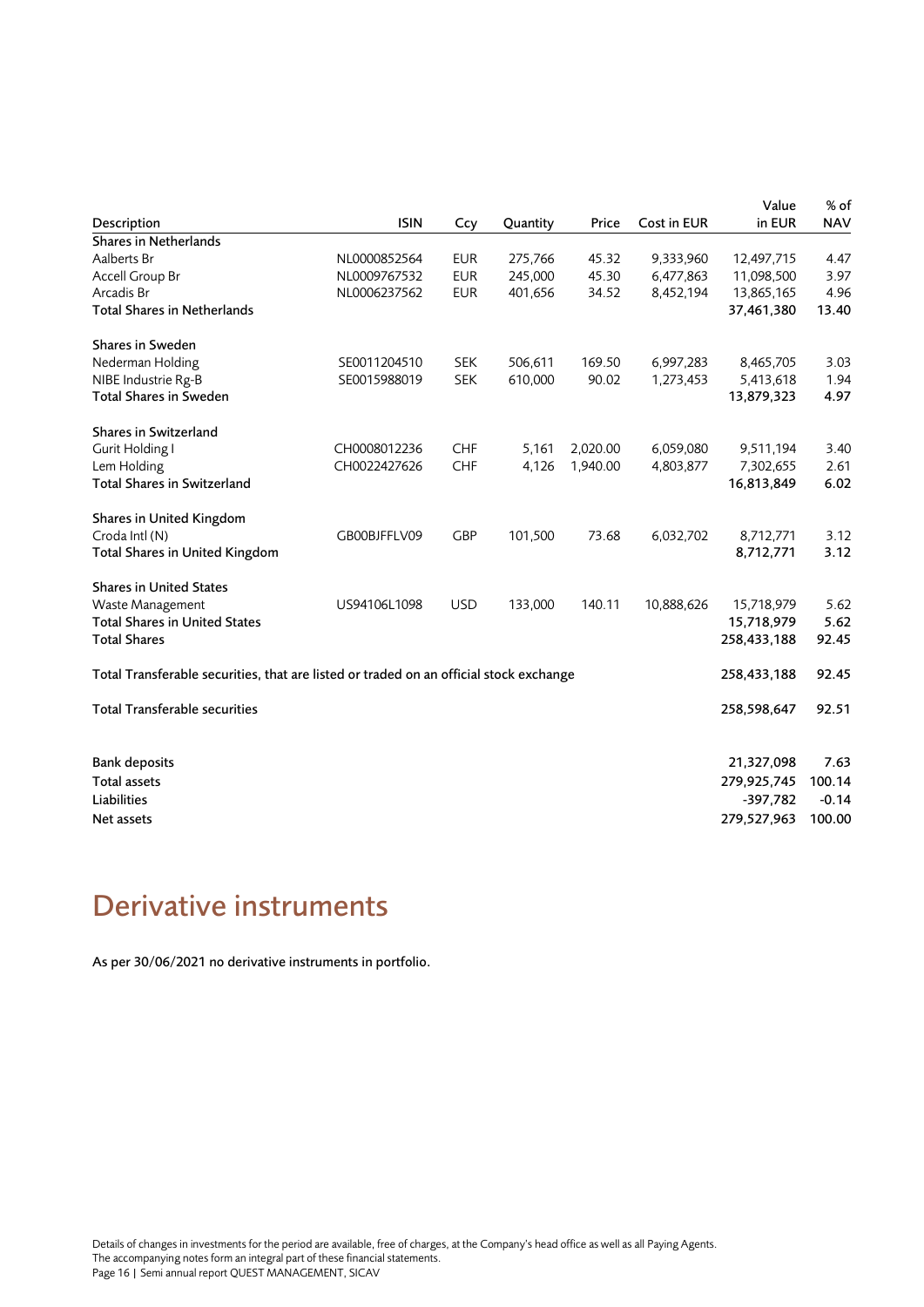# <span id="page-16-0"></span>QUEST+

# <span id="page-16-1"></span>Statement of net assets as per 30/06/2021

| QUEST+                     | (in EUR)     |
|----------------------------|--------------|
|                            |              |
| <b>Bank deposits</b>       |              |
| Bank deposits, at sight    | 423,383.23   |
| Transferable securities    |              |
| <b>Shares</b>              | 6,619,055.01 |
| Participation certificates | 302,091.51   |
| Total assets               | 7,344,529.75 |
|                            |              |
| Liabilities                | $-6,708.81$  |
| <b>Total liabilities</b>   | $-6,708.81$  |
|                            |              |
| Net asset value            | 7,337,820.94 |
|                            |              |
| Shares in circulation      | 58,952.6359  |
|                            |              |
| Net asset value per share  |              |
| Share class C              | EUR 124.47   |
|                            |              |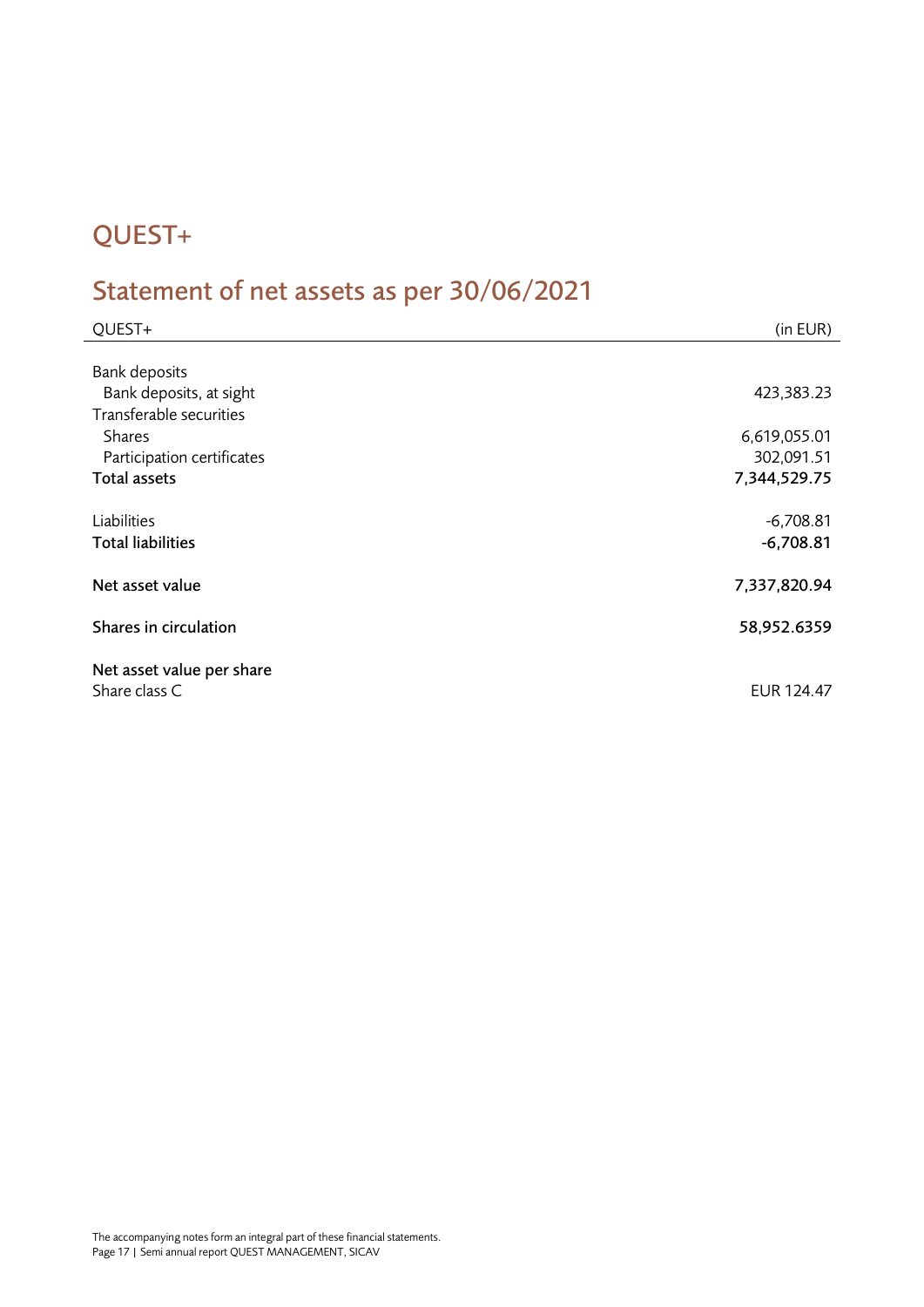# <span id="page-17-0"></span>Profit and loss accounts from 01/01/2021 until 30/06/2021

| QUEST+                                                                                                                            | (in EUR)                                                            |
|-----------------------------------------------------------------------------------------------------------------------------------|---------------------------------------------------------------------|
| Income from bank deposits<br>Income from securities<br><b>Shares</b>                                                              | 0.76<br>77,591.09                                                   |
| Total income                                                                                                                      | 77,591.85                                                           |
| Management company fees<br>Investment management fees<br>Depositary bank fees<br>Taxe d'abonnement<br>Audit fees<br>Other charges | 4,120.83<br>25,171.62<br>2,243.27<br>1,744.26<br>245.92<br>8,462.74 |
| <b>Total expenses</b>                                                                                                             | 41,988.64                                                           |
| Net investment income                                                                                                             | 35,603.21                                                           |
| Realised capital gains (losses)                                                                                                   | 235,740.82                                                          |
| <b>Realised income</b>                                                                                                            | 271,344.03                                                          |
| Net change in unrealised capital gains (losses)                                                                                   | 835,160.11                                                          |
| Net income                                                                                                                        | 1,106,504.14                                                        |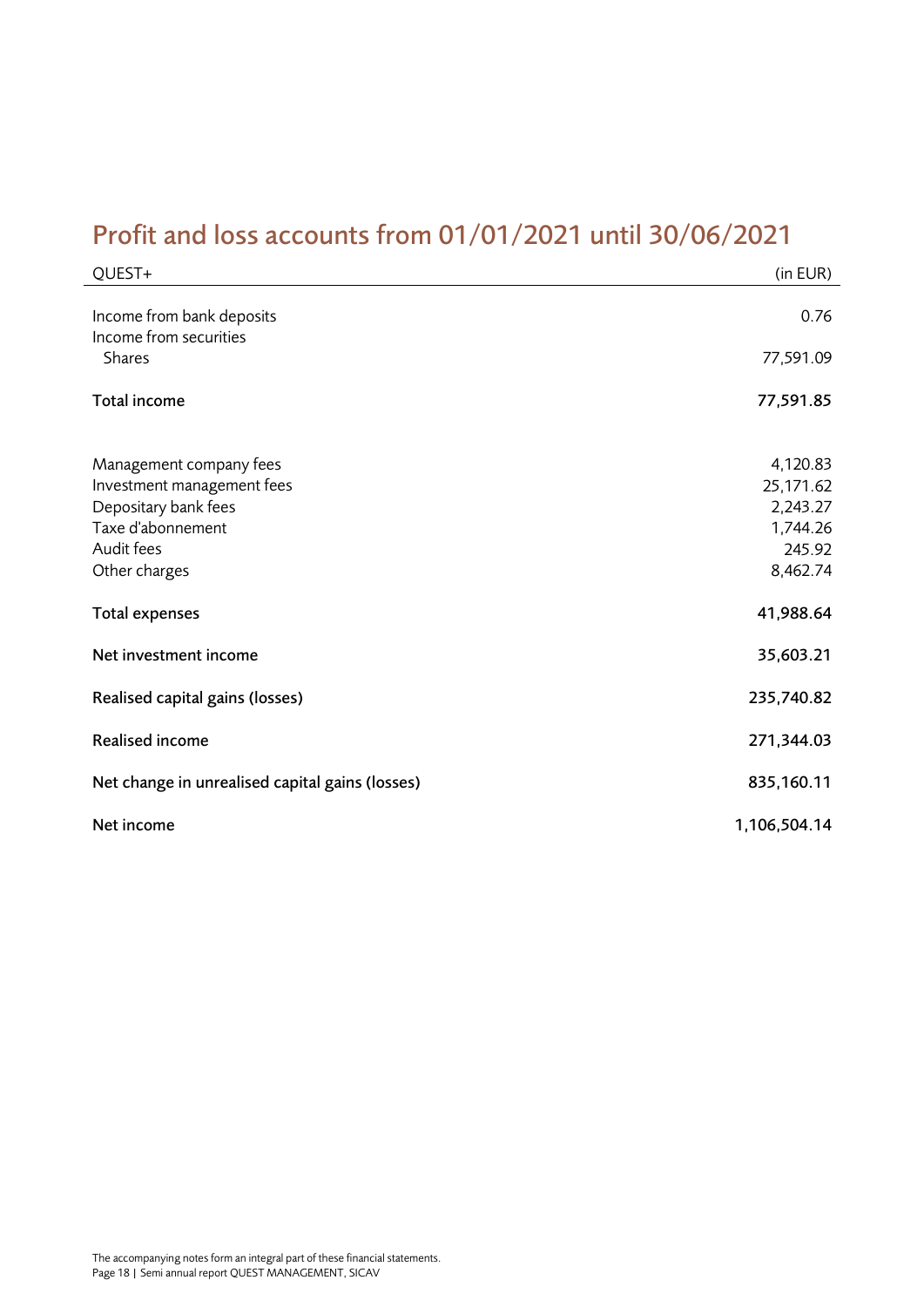# <span id="page-18-0"></span>Three-year comparison

| QUEST+                    | (in EUR)     |
|---------------------------|--------------|
|                           |              |
| Net assets                |              |
| 31/12/2019                | 6,218,893.73 |
| 31/12/2020                | 6,251,027.14 |
| 30/06/2021                | 7,337,820.94 |
| Shares in circulation     |              |
| 31/12/2019                | 63,225.2434  |
| 31/12/2020                | 59,146.0511  |
| 30/06/2021                | 58,952.6359  |
| Net asset value per share |              |
| 31/12/2019                | 98.36        |
| 31/12/2020                | 105.69       |
| 30/06/2021                | 124.47       |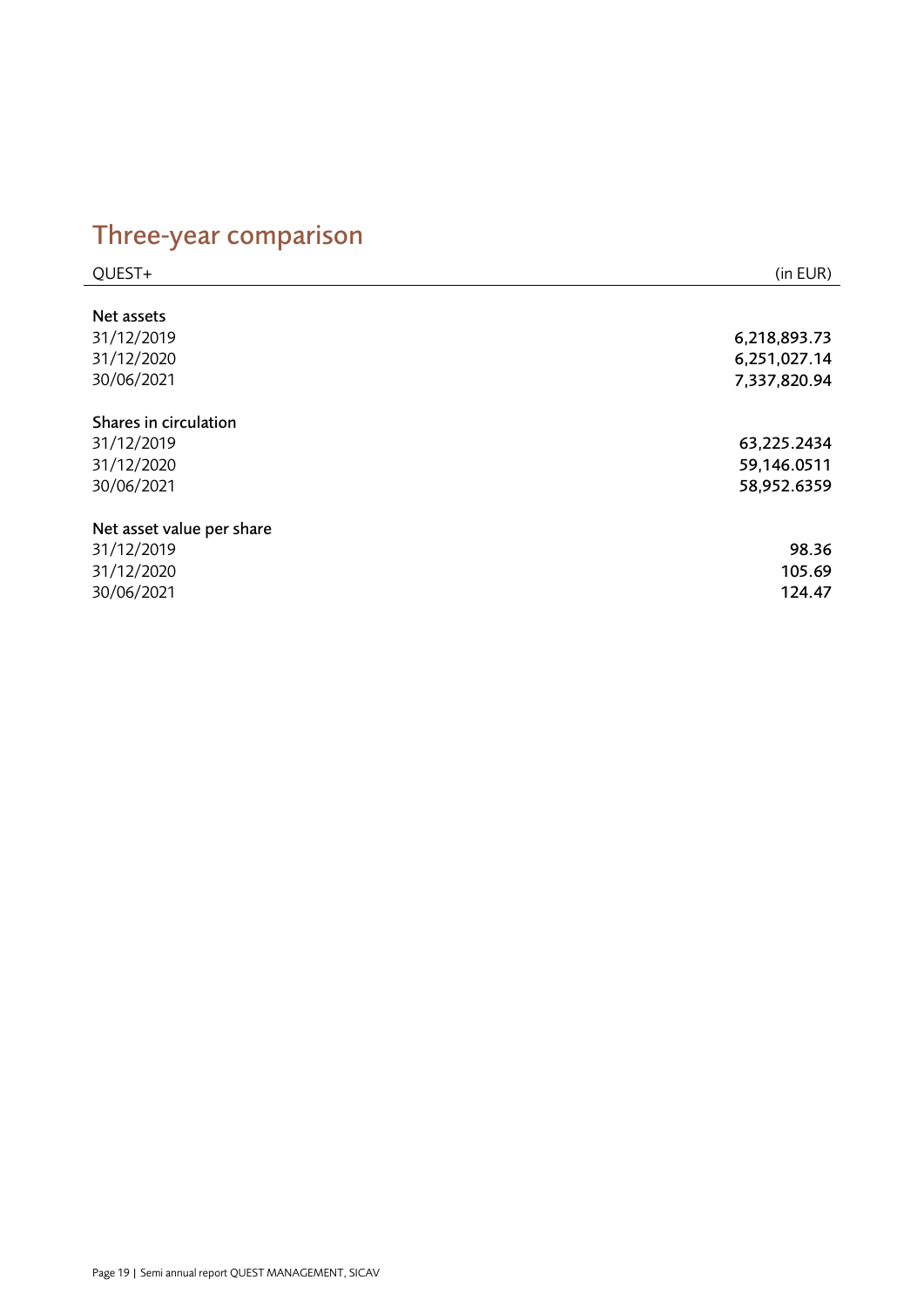# <span id="page-19-0"></span>Change in net assets

| QUEST+                          | (in EUR)      |
|---------------------------------|---------------|
| Net assets, beginning of period | 6,251,027.14  |
| Subscriptions                   | 83,779.24     |
| Redemptions                     | $-103,489.58$ |
| Net income                      | 1,106,504.14  |
| Net assets, end of period       | 7,337,820.94  |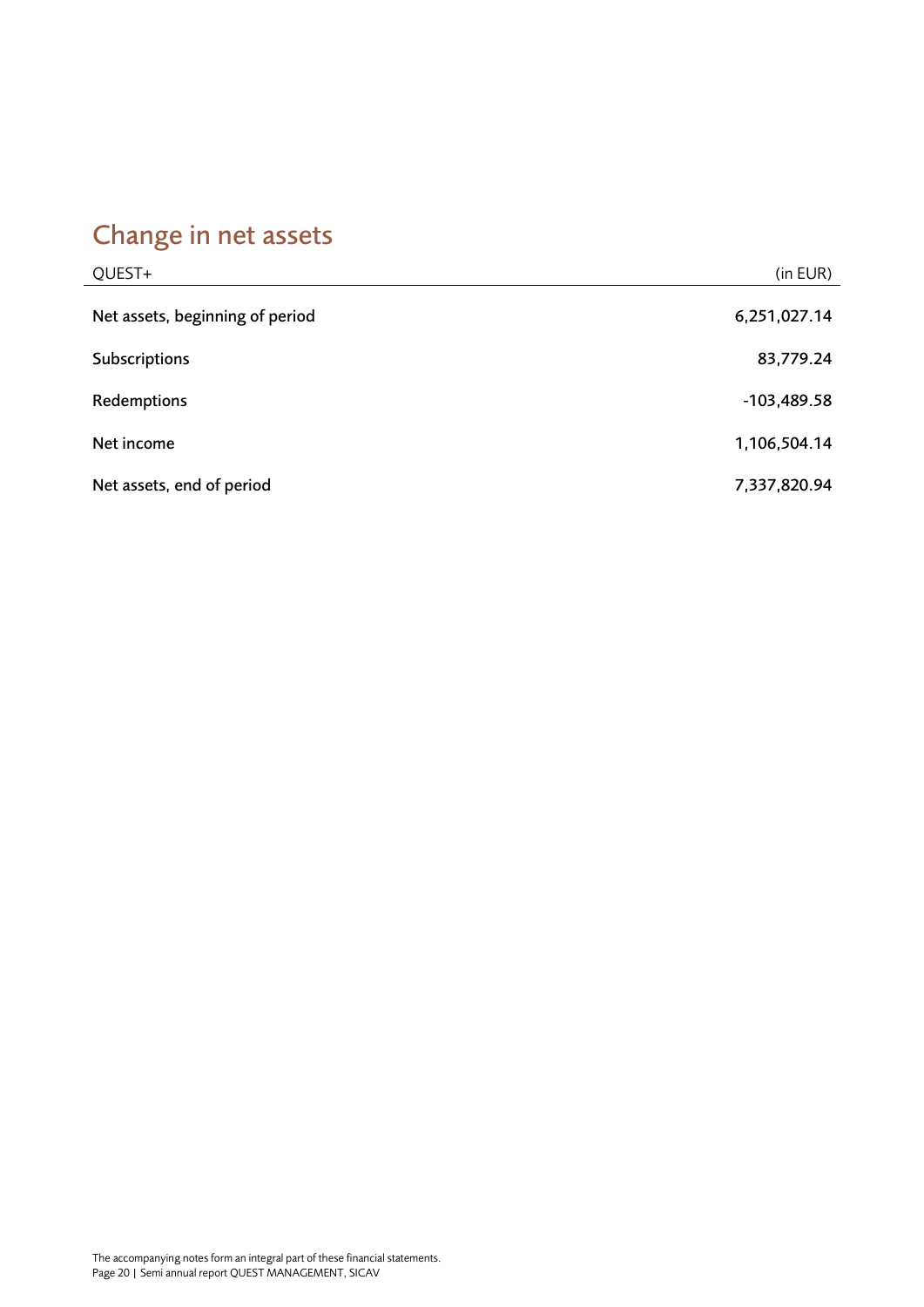# <span id="page-20-0"></span>Shares in circulation

## QUEST+

| Balance, beginning of period | 59,146.0511 |
|------------------------------|-------------|
| <b>Issued Shares</b>         | 719.0946    |
| <b>Redeemed Shares</b>       | -912.5098   |
| Balance, end of period       | 58,952.6359 |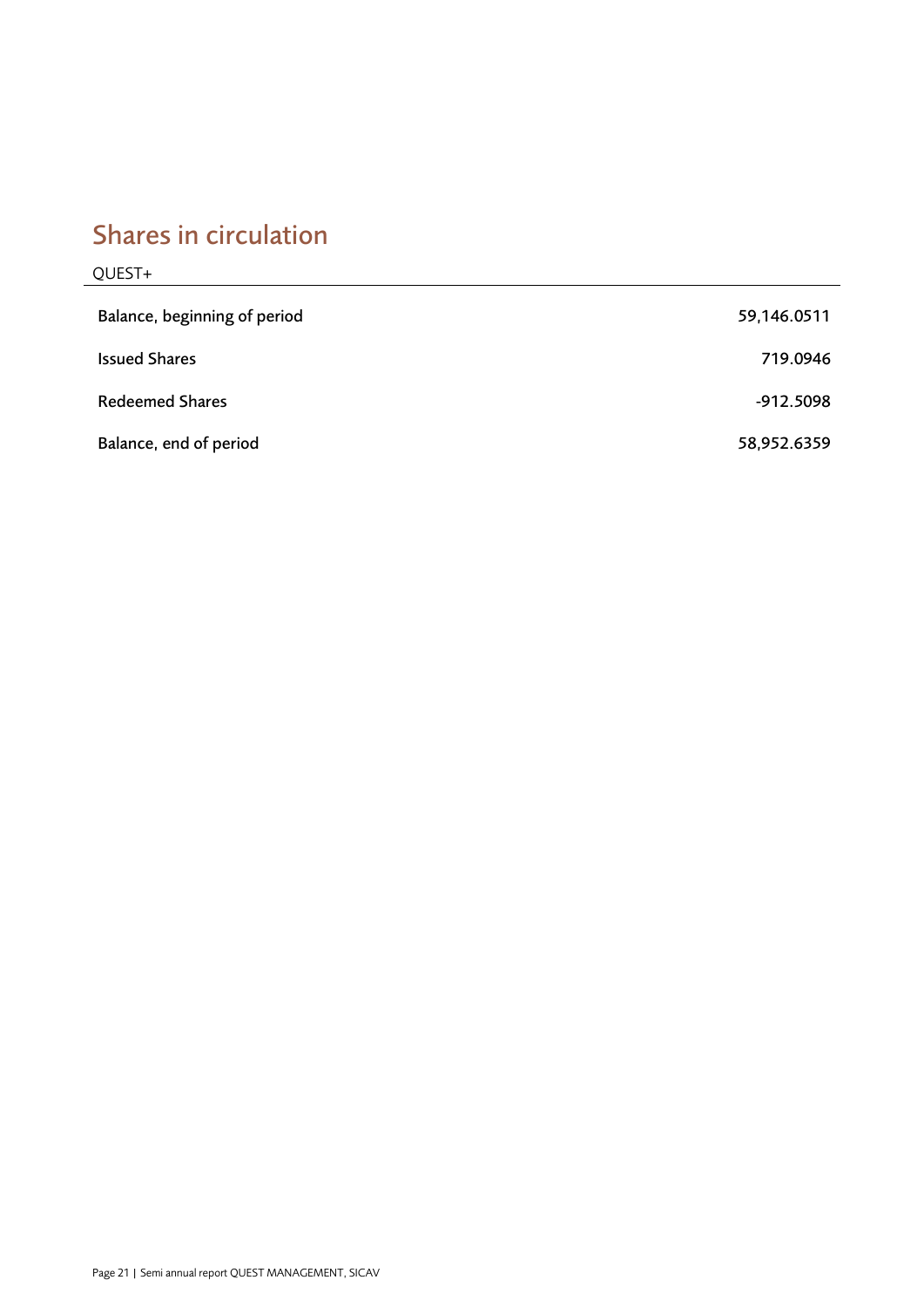# <span id="page-21-0"></span>Assets as per 30/06/2021

| QUEST+                                                                           |              |            |          |        |             |                 |                    |
|----------------------------------------------------------------------------------|--------------|------------|----------|--------|-------------|-----------------|--------------------|
| Description                                                                      | <b>ISIN</b>  | Ccy        | Quantity | Price  | Cost in EUR | Value<br>in EUR | % of<br><b>NAV</b> |
| Transferable securities, that are listed or traded on an official stock exchange |              |            |          |        |             |                 |                    |
| Participation certificates                                                       |              |            |          |        |             |                 |                    |
| Participation certificates in Switzerland                                        |              |            |          |        |             |                 |                    |
| Roche Holding G GS                                                               | CH0012032048 | <b>CHF</b> | 950      | 348.55 | 278,145     | 302,092         | 4.12               |
| Total Participation certificates in Switzerland                                  |              |            |          |        |             | 302,092         | 4.12               |
| <b>Total Participation certificates</b>                                          |              |            |          |        |             | 302,092         | 4.12               |
| <b>Shares</b>                                                                    |              |            |          |        |             |                 |                    |
| Shares in Austria                                                                |              |            |          |        |             |                 |                    |
| Andritz I                                                                        | AT0000730007 | <b>EUR</b> | 7,500    | 47.38  | 289,436     | 355,350         | 4.84               |
| Mayr-Melnhof Kart I                                                              | AT0000938204 | <b>EUR</b> | 2,550    | 179.60 | 304,826     | 457,980         | 6.24               |
| <b>Total Shares in Austria</b>                                                   |              |            |          |        |             | 813,330         | 11.08              |
| Shares in Belgium                                                                |              |            |          |        |             |                 |                    |
| Financiere Tubize                                                                | BE0003823409 | <b>EUR</b> | 4,000    | 85.30  | 286,061     | 341,200         | 4.65               |
| Jensen-Group                                                                     | BE0003858751 | <b>EUR</b> | 8,500    | 29.60  | 317,296     | 251,600         | 3.43               |
| Miko                                                                             | BE0003731453 | <b>EUR</b> | 2,479    | 119.00 | 275,885     | 295,001         | 4.02               |
| <b>Total Shares in Belgium</b>                                                   |              |            |          |        |             | 887,801         | 12.10              |
| <b>Shares in France</b>                                                          |              |            |          |        |             |                 |                    |
| Delta Plus Grp                                                                   | FR0013283108 | <b>EUR</b> | 3,723    | 77.50  | 165,316     | 288,533         | 3.93               |
| PHARMAGEST INTERACT                                                              | FR0012882389 | <b>EUR</b> | 2,369    | 92.90  | 119,338     | 220,080         | 3.00               |
| <b>Total Shares in France</b>                                                    |              |            |          |        |             | 508,613         | 6.93               |
| <b>Shares in Germany</b>                                                         |              |            |          |        |             |                 |                    |
| ABO Wind I                                                                       | DE0005760029 | <b>EUR</b> | 6,000    | 45.70  | 122,501     | 274,200         | 3.74               |
| adidas                                                                           | DE000A1EWWW0 | <b>EUR</b> | 525      | 313.90 | 101,656     | 164,798         | 2.25               |
| CEWE Stift I                                                                     | DE0005403901 | <b>EUR</b> | 4,000    | 130.60 | 350,524     | 522,400         | 7.12               |
| Fresenius I                                                                      | DE0005785604 | <b>EUR</b> | 5,800    | 44.00  | 368,970     | 255,171         | 3.48               |
| NEXUS I                                                                          | DE0005220909 | <b>EUR</b> | 3,650    | 62.80  | 94,442      | 229,220         | 3.12               |
| SAP                                                                              | DE0007164600 | <b>EUR</b> | 2,400    | 118.84 | 248,888     | 285,216         | 3.89               |
| Steico                                                                           | DE000A0LR936 | <b>EUR</b> | 4,000    | 110.60 | 114,896     | 442,400         | 6.03               |
| <b>Total Shares in Germany</b>                                                   |              |            |          |        |             | 2,173,405       | 29.62              |
| Shares in Ireland                                                                |              |            |          |        |             |                 |                    |
| Kerry Grp-A-                                                                     | IE0004906560 | <b>EUR</b> | 2,900    | 117.80 | 296,732     | 341,620         | 4.66               |
| Total Shares in Ireland                                                          |              |            |          |        |             | 341,620         | 4.66               |
| Shares in Italy                                                                  |              |            |          |        |             |                 |                    |
| <b>B&amp;C</b> Speaker                                                           | IT0001268561 | <b>EUR</b> | 19,959   | 12.05  | 246,722     | 240,506         | 3.28               |
| Total Shares in Italy                                                            |              |            |          |        |             | 240,506         | 3.28               |
| Shares in Netherlands                                                            |              |            |          |        |             |                 |                    |
| Accell Group Br                                                                  | NL0009767532 | <b>EUR</b> | 6,000    | 45.30  | 156,160     | 271,800         | 3.70               |
| NEDAP Br                                                                         | NL0000371243 | <b>EUR</b> | 5,000    | 58.10  | 224,950     | 290,500         | 3.96               |
| <b>TKH Group</b>                                                                 | NL0000852523 | <b>EUR</b> | 9,800    | 42.54  | 428,943     | 416,892         | 5.68               |
| Wolters Kluwer Br                                                                | NL0000395903 | <b>EUR</b> | 3,800    | 84.72  | 226,317     | 321,936         | 4.39               |
| Total Shares in Netherlands                                                      |              |            |          |        |             | 1,301,128       | 17.73              |

Details of changes in investments for the period are available, free of charges, at the Company's head office as well as all Paying Agents. The accompanying notes form an integral part of these financial statements. Page 22 | Semi annual report QUEST MANAGEMENT, SICAV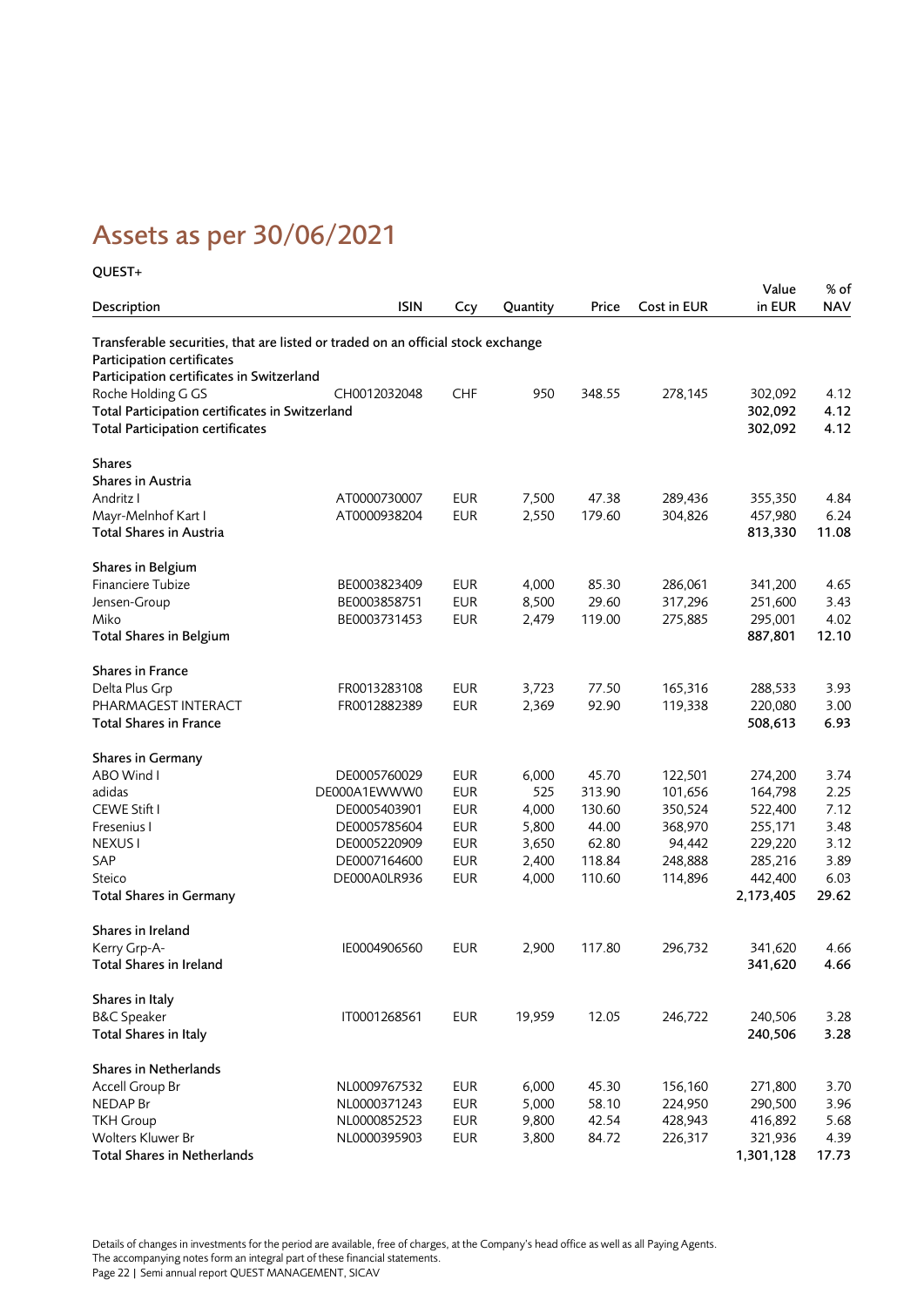|                                                                                        |              |            |          |        |             | Value     | % of       |
|----------------------------------------------------------------------------------------|--------------|------------|----------|--------|-------------|-----------|------------|
| Description                                                                            | <b>ISIN</b>  | Ccy        | Quantity | Price  | Cost in EUR | in EUR    | <b>NAV</b> |
| Shares in Norway                                                                       |              |            |          |        |             |           |            |
| SalMar                                                                                 | NO0010310956 | <b>NOK</b> | 6,300    | 571.20 | 251,517     | 352,653   | 4.81       |
| Total Shares in Norway                                                                 |              |            |          |        |             | 352,653   | 4.81       |
| <b>Total Shares</b>                                                                    |              |            |          |        |             | 6,619,055 | 90.20      |
| Total Transferable securities, that are listed or traded on an official stock exchange |              |            |          |        |             | 6,921,147 | 94.32      |
| <b>Total Transferable securities</b>                                                   |              |            |          |        |             | 6,921,147 | 94.32      |
| <b>Bank deposits</b>                                                                   |              |            |          |        |             | 423,383   | 5.77       |
| Total assets                                                                           |              |            |          |        |             | 7,344,530 | 100.09     |
| Liabilities                                                                            |              |            |          |        |             | $-6,709$  | $-0.09$    |
| Net assets                                                                             |              |            |          |        |             | 7,337,821 | 100.00     |

# <span id="page-22-0"></span>Derivative instruments

As per 30/06/2021 no derivative instruments in portfolio.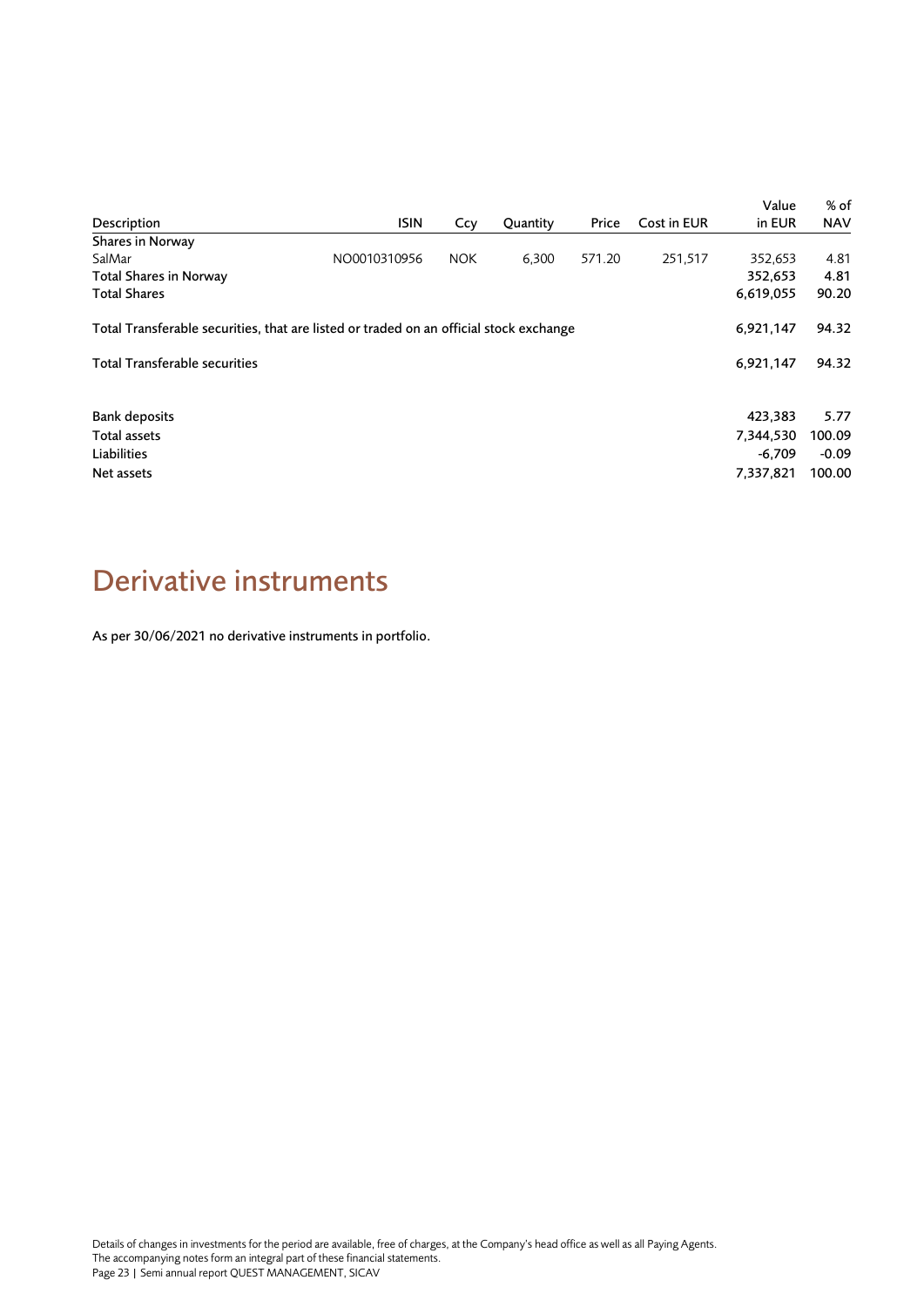## <span id="page-23-0"></span>Notes to the financial statements

### 1. General Information

QUEST MANAGEMENT, SICAV (the "Fund") was incorporated in the Grand Duchy of Luxembourg on June 16, 2000 as a "Société Anonyme" qualifying as a "Société d'Investissement à Capital Variable" with multiple sub-funds and is governed by Part I of the amended Luxembourg law of December 17, 2010 on undertakings for collective investment (the "2010 Law"). It is established for an undetermined duration from the date of incorporation.

The Board of Directors of the Company is responsible for the management and control of the Sub-Funds, including the determination of investment policy and has appointed VP Fund Solutions (Luxembourg) SA as the Company's management company pursuant to a Management Company Services Agreement dated April 1, 2013, as it may be amended from time to time. This agreement has been replaced and superseded by the Management Company Service Agreement dated December 15, 2017.

VP Fund Solutions (Luxembourg) SA is a public limited company ("société anonyme"). It was incorporated in Luxembourg under the denomination "De Maertelaere Luxembourg S.A." on January 28, 1993. Its articles of incorporation have last been amended on 18 May 2016. It has been incorporated for an unlimited period of time. Its registered office is at 2, rue Edward Steichen, L-2540 Luxembourg in the Grand Duchy of Luxembourg. Its share capital amounted to CHF 5,000,000 as at December 31, 2020.

The Fund presently contains two sub-funds (the "Sub-Fund"):

QUEST CLEANTECH FUND (denominated in EUR) QUEST+ (denominated in EUR)

## Combined figures

The combined financial statements of the Fund are expressed in EUR and are presented for information purposes only. The figures show the combined numbers of all Sub-Funds. They are equal to the sum of the corresponding items in the financial statements of each Sub-Fund.

The business year of the Fund begins on January 1 and ends on December 31.

These financial statements are prepared in accordance with the Luxembourg Generally Accepted Accounting Principles on a going concern basis under the supervision of the Board of Directors of the Fund.

## 2. Basis of accounting and valuation of assets

The Net Asset Value of each class or sub-class of shares of each Sub-Fund shall be expressed in the Sub-Fund's Base Currency as a per share figure and shall be determined on any Valuation Date, by the Management Company by dividing the value of the net assets of that Sub-Fund to be allocated to such class or sub-class of shares, being the value of the assets of that class or sub-class of shares of that Sub-Fund less its liabilities, on the Valuation Date, by the number of shares of that class or sub-class of the relevant Sub-Fund then outstanding.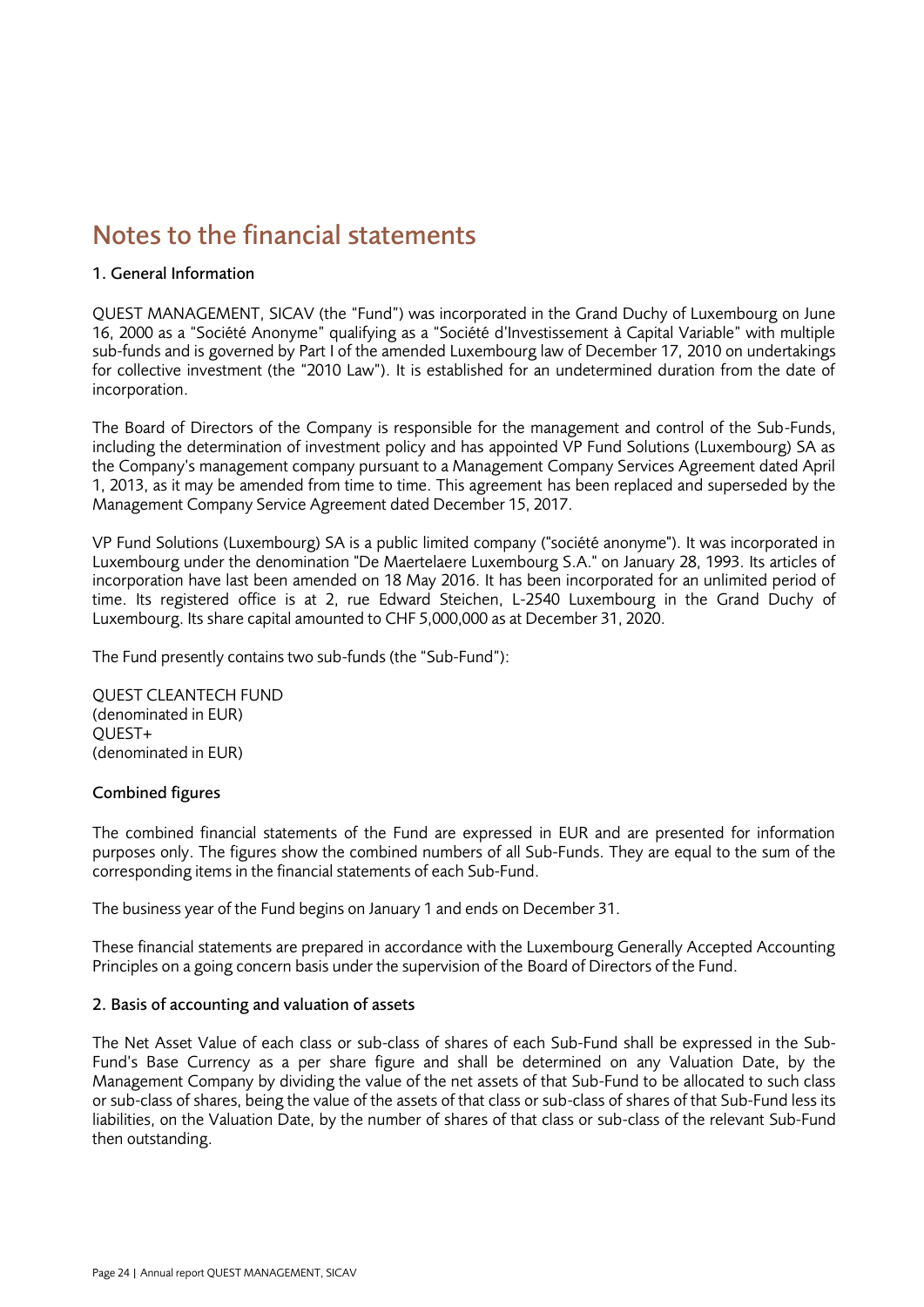The Net Asset Valuation takes place on each Luxembourg bank business day (the "Valuation Date"), i.e. on which banks are open all day in Luxembourg. 24 December in each year will not be considered as a business day.

The valuation shall be effected in the following manner:

A) The assets of the Company shall include:

- a) all cash in hand or in bank including the outstanding interest;
- b) all instruments and promissory notes due on demand and all accounts receivable,(including proceeds from the sale of securities for which the price has not yet been received);
- c) all securities, units, shares, bonds, options, subscription warrants and share rights and other investments and transferable securities which are owned by the Company;
- d) all dividends and distributions to be received by the Company in cash or in securities (the Company may, however, make adjustments based on fluctuations of the market value of the transferable securities arising from practices such as ex dividend or ex right transactions);
- e) all outstanding interest earned on securities owned by the Company unless, however, such interest is included in the principal amount of said securities;
- f) the preliminary expenses of the Company if such were not amortized, and
- g) all other assets of any kind whatsoever including any expenses paid in advance.

The value of the assets of each class or sub-class of shares of each Sub-Fund is determined as follows:

- 1) Securities or money market instruments admitted to official listing on a stock exchange or which are traded on another regulated market which operates regularly and is recognized and open to the public in Europe (including the EU countries) or North or South America, Asia, Australia, New Zealand or Africa are valued on the base of the last known price. If the same security or instrument is quoted on different markets, the quotation of the main market for this security or instrument will be used. If there is no relevant quotation or if the quotations are not representative of the fair value, the evaluation will be done in good faith by the Board of Directors or its delegate with a view to establishing the probable sales price for such securities or instruments;
- 2) Non-listed securities or money market instruments are valued on the base of their probable sales price as determined in good faith by the Board of Directors or its delegate;
- 3) Liquid assets are valued at their nominal value plus accrued interest;
- 4) Units of UCIs are valued on the basis of their last known net asset value;
- 5) Futures and options are valued by reference to the previous day's closing price on the relevant market. The market prices used are the futures exchanges settlement prices;
- 6) Swaps are valued at their fair market value on the basis of the last known closing price of the underlying asset.

For the assets which are not denominated in the currency in which a Sub-Fund is denominated, the conversion shall be done on the basis of the exchange rate for such currency ruling on the relevant bank business day in Luxembourg.

In addition, appropriate provisions will be made to account for the charges and fees levied on the Sub-Funds.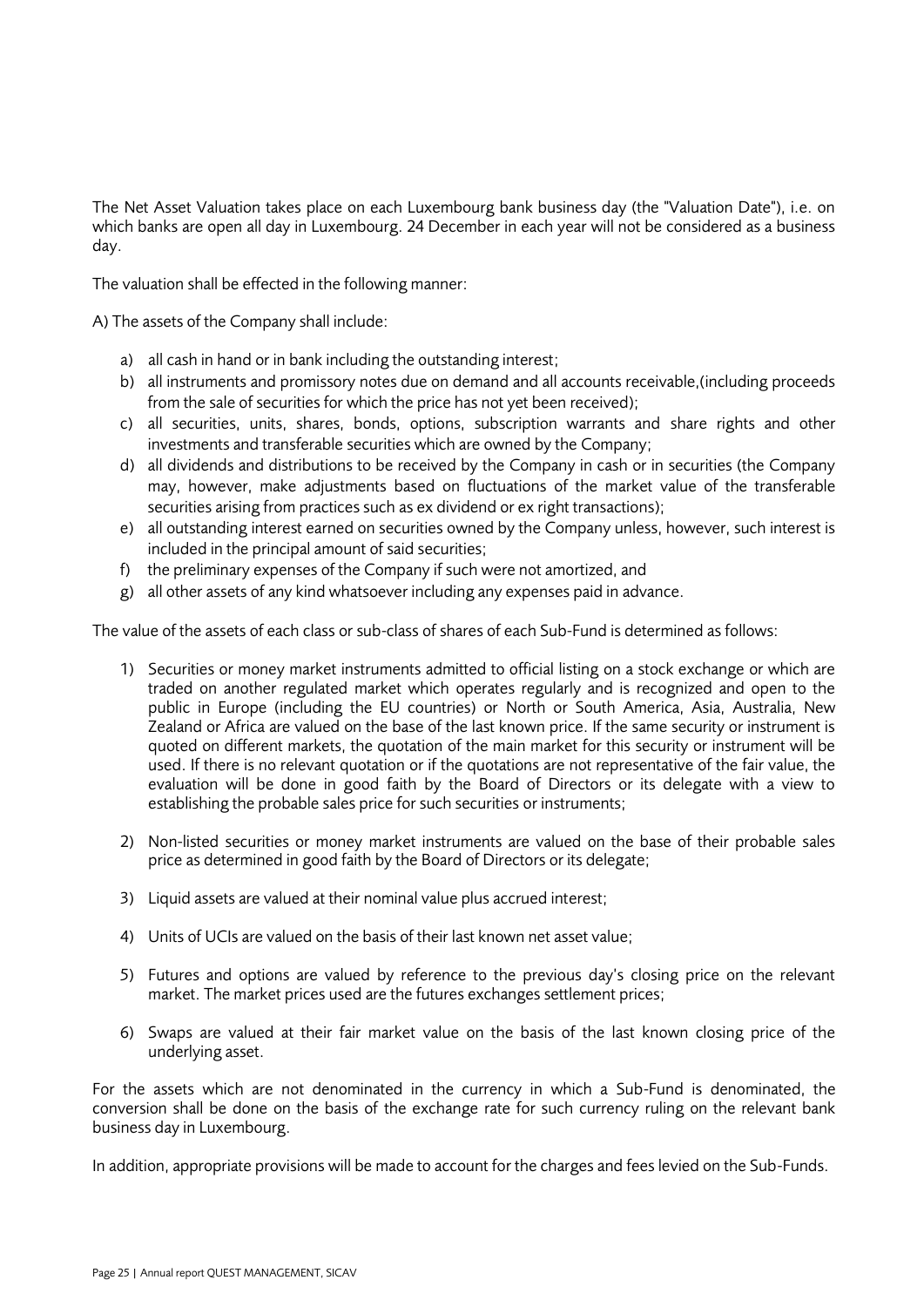In the event it is impossible or incorrect to carry out a valuation in accordance with the above rules owing to particular circumstances, the Board of Directors or its designee is entitled to use other generally recognized valuation principles, which can be examined by an the approved statutory auditor of the Company, in order to reach a proper valuation of each Sub-Fund's total assets.

B) The liabilities of the Company shall be deemed to include:

- a) all loans, due bills and accounts payable;
- b) all administrative expenses, whether fallen due or an outstanding balance (including the remuneration of the Management Company, investment managers, depositaries and other representatives and agents of the Company);
- c) all known commitments, whether or not due, including all contractual commitments fallen due where such commitments involve a payment either in cash or in goods, including the amount of dividends declared but not paid by the Company if the Valuation Date coincides with the date at which the persons who are or will be entitled to such dividends are determined;
- d) an adequate reserve for any tax on the Net Asset Value, accrued up to the Valuation Date and fixed by the Board of Directors and any other reserves authorized or approved by the Board of Directors;
- e) all other commitments of the Company of any kind whatsoever other than commitments represented by the shares of the Company. For the purpose of estimating the amount of such commitments the Company shall take into account all of its payable expenses, such as described under the Chapter "Expenses" herein. For the purpose of estimating the amount of such liabilities, the Company may factor in any regular or recurrent administrative and other expenses on the basis of an estimate for the year or any other period by dividing the amount in proportion to the fractions of such period.

C) The Board of Directors shall establish a portfolio of assets for each Sub-Fund, and for one or more classes of shares if such classes were issued in accordance with Article 5 of the Articles, in the manner prescribed hereafter.

If one or more sub-classes of shares are created within the classes of shares, in accordance with the terms set forth in Article 5 of the Articles, the rules of allotment determined hereafter shall apply mutatis mutandis to each sub class of shares.

- a) the proceeds from the issue of the Shares of each Sub-Fund shall be attributed, in the books of the Company, to the portfolio of assets established for such Sub-Fund, it being understood that if a portfolio of assets is established for one or more classes of shares as indicated above, the following rules shall apply mutatis mutandis to such classes of shares, and the assets, liabilities, income and expenses relating to such Sub-Fund or such classes of shares shall be attributed to this portfolio of assets in accordance with the provisions of this Chapter;
- b) if an asset derives from another asset, such derived asset shall be attributed, in the books of the Company, to the same portfolio to which the asset generating it belongs and at each revaluation of an asset, the increase or reduction in value shall be attributed to the portfolio to which such asset belongs;
- c) when the Company pays any liability which relates to an asset of a given portfolio or relates to an operation carried out in connection with an asset of a given portfolio, this liability shall be attributed to the portfolio in question;
- d) if an asset or liability of the Company may not be attributed to a given portfolio, such asset or liability shall be attributed to all the portfolios in proportion to the net values of the various Sub-funds;

it being understood that:

- 1) all unsubstantial amounts may be apportioned between all the portfolios and
- 2) the Board of Directors may allocate expenses, after having consulted the Company's approved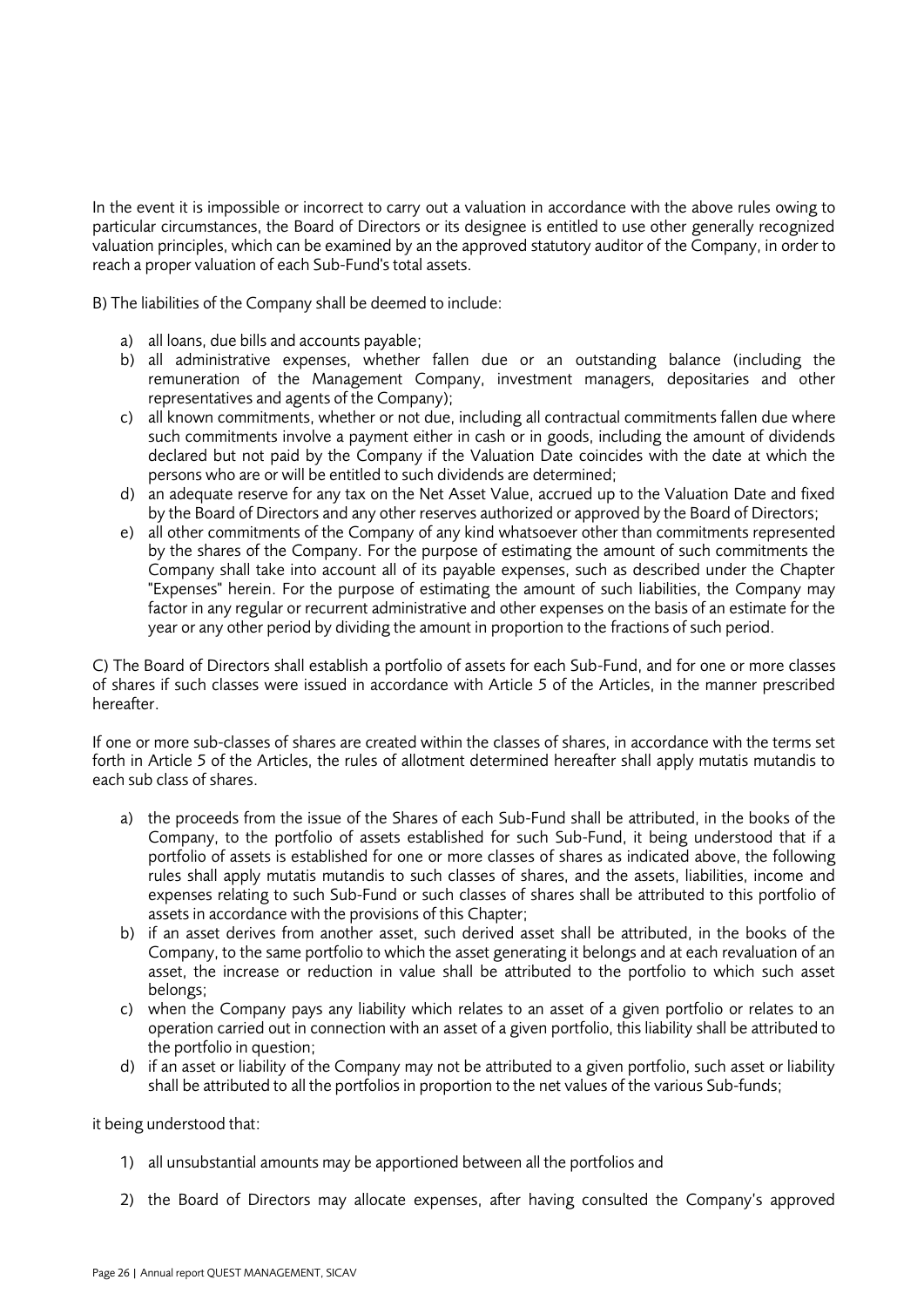statutory auditor, in an equitable and reasonable manner while taking into account all the circumstances; and

the Board of Directors may reattribute an asset or liability previously attributed if they deem that such is required by the circumstances; and

the Board of Directors may attribute an asset from one portfolio to another in the Company's books if (including the situation where a creditor takes action against specific assets of the Company) a liability has not been attributed in accordance with the methods determined by the Board of Directors under the terms of this Chapter.

#### 3. Investment management fee

The Fund pays to the Investment Manager a fixed management fee, payable monthly in arrears and determined in the Investment Management Agreement dated December 15, 2017, as follows:

#### QUEST CLEANTECH FUND:

- Class A Shares none (Performance fee only);
- Class B Shares 1.25 % p.a. of the respective Sub-Fund's class of share's average net asset value during the relevant month;
- Class C Shares 0.75 % p.a. of the respective Sub-Fund's class of share's average net asset value during the relevant month;
- Class R Shares 1.25 % p.a. of the respective Sub-Fund's class of share's average net asset value during the relevant month;
- Class I Shares 0.75 % p.a. of the respective Sub-Fund's class of share's average net asset value during the relevant month.

#### QUEST+:

• Class C Shares 0.75 % p.a. of the respective Sub-Fund's class of share's average net asset value during the relevant month.

#### 4. Depositary Bank and Management Company fees

The Fund will pay a Depositary Bank Fee to VP Bank (Luxembourg) SA for the depositary and paying agent functions, depositary, supervision services, follow-up on corporate actions and reimbursement on bonds, dividend and interest credit, in accordance with the following scale of fees, calculated as a percentage per year of the total net assets of the Fund (any taxes and external costs being excluded):

|  |  | up to EUR 100,000,000 | $0.09\,\%^*$ |
|--|--|-----------------------|--------------|
|--|--|-----------------------|--------------|

- from EUR 100,000,000 to 200,000,000 0.05 %\*
- above EUR 200,000,000 0.04 %\*

•

\*rate applied to the part of the total net assets of the Fund falling within that range, subject to a minimum fee of EUR 1,000.00 per month (equal to EUR 12,000.00 p.a.).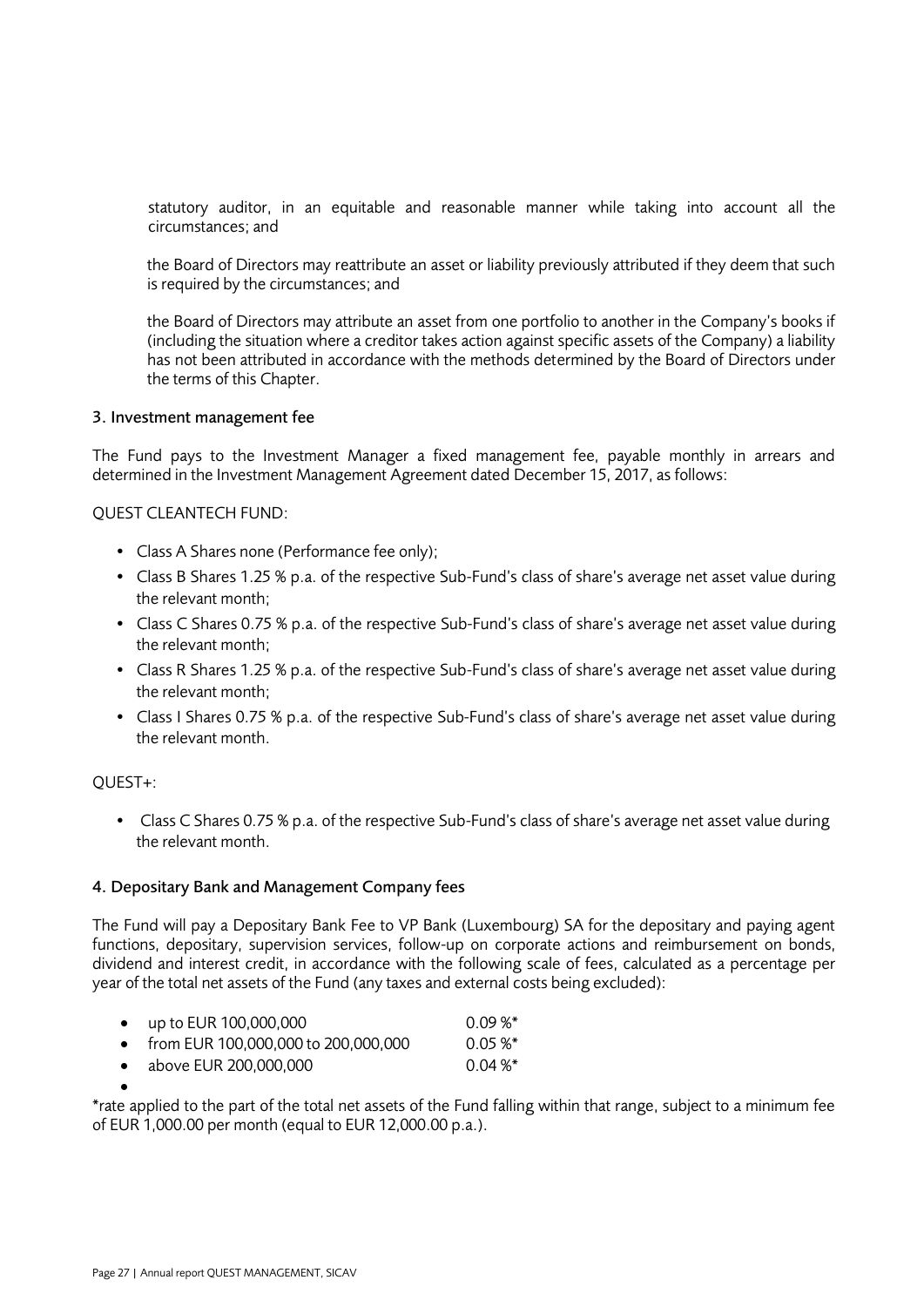QUEST MANAGEMENT SICAV will pay a Management Company Fee to VP Fund Solutions (Luxembourg) SA, that includes Management Company Fees, Central Administration Fee and Transfer and Registrar Agent Fee, in accordance with the following scale of fees, calculated as a percentage per year of the total net assets of the Fund (any taxes being excluded):

| • up to EUR $100,000,000$             | $0.17\%$ * |
|---------------------------------------|------------|
| • from EUR 100,000,000 to 200,000,000 | $0.10\%$ * |
| $\bullet$ above EUR 200,000,000       | $0.08\%$   |

\*rate applied to the part of the total net assets of the Fund falling within that range, subject to a minimum fee of EUR 2,000 per month (equal to EUR 24,000 p.a.). These costs are including the preparation of the KIIDs but excluding the KIID related translation costs, if needed.

The fee is calculated on the daily average Net Asset Value of each month and is debited at the end of each month for the past month.

Furthermore, the Management Company is entitled to receive, for the service rendered as transfer and registrar agent of the Fund, the following fees:

- EUR 1,500 p.a. per new active share class, and
- EUR 75 p.a. for any new investor account, above 100 investors' accounts, the first 100 accounts being free of charge.

### Performance fee

In consideration for its services, the Investment Manager is entitled to receive from the Fund, when appropriate, a performance fee payable quarterly in arrears. The performance fee is accrued daily in the calculation of the net asset value per share, according to the performance fee structure set forth below.

For the QUEST CLEANTECH FUND (A), the Fund pays the Investment Manager a performance fee consisting of:

- 20 % of the net realized and unrealized appreciation, if any, in the net asset value of the Sub-Fund's shares which is in excess of the benchmark short interest rate, since beginning of current quarter, applied to the fully existing shares since the beginning of the quarter;

- 20 % of the net realized and unrealized appreciation, if any, in the net asset value of the Sub-Fund's newly subscribed shares during the quarter which is in excess of the benchmark short interest rate since related subscription dates;

- the realized performance fee related to redemptions accrued before a quarter end will remain in the Sub-Fund.

The short interest rate is defined as EURIBOR 3 months (EUR003M).

For the Class A Shares of the Sub-Fund, the Fund does not pay the Investment Manager a quarterly fee unless the Fund's return is higher than the benchmark interest rate for that particular quarter. A quarterly performance fee is only calculated when the performance of the net asset value per share calculated on the basis of a rolling year is positive. Furthermore, the quarterly performance fee calculated per share may not exceed the performance of the net asset value per share calculated on the basis of a rolling year.

The performance fee is charged to the Fund on a quarterly basis and paid out of the assets of the Company. The transfer will be executed by the Management Company.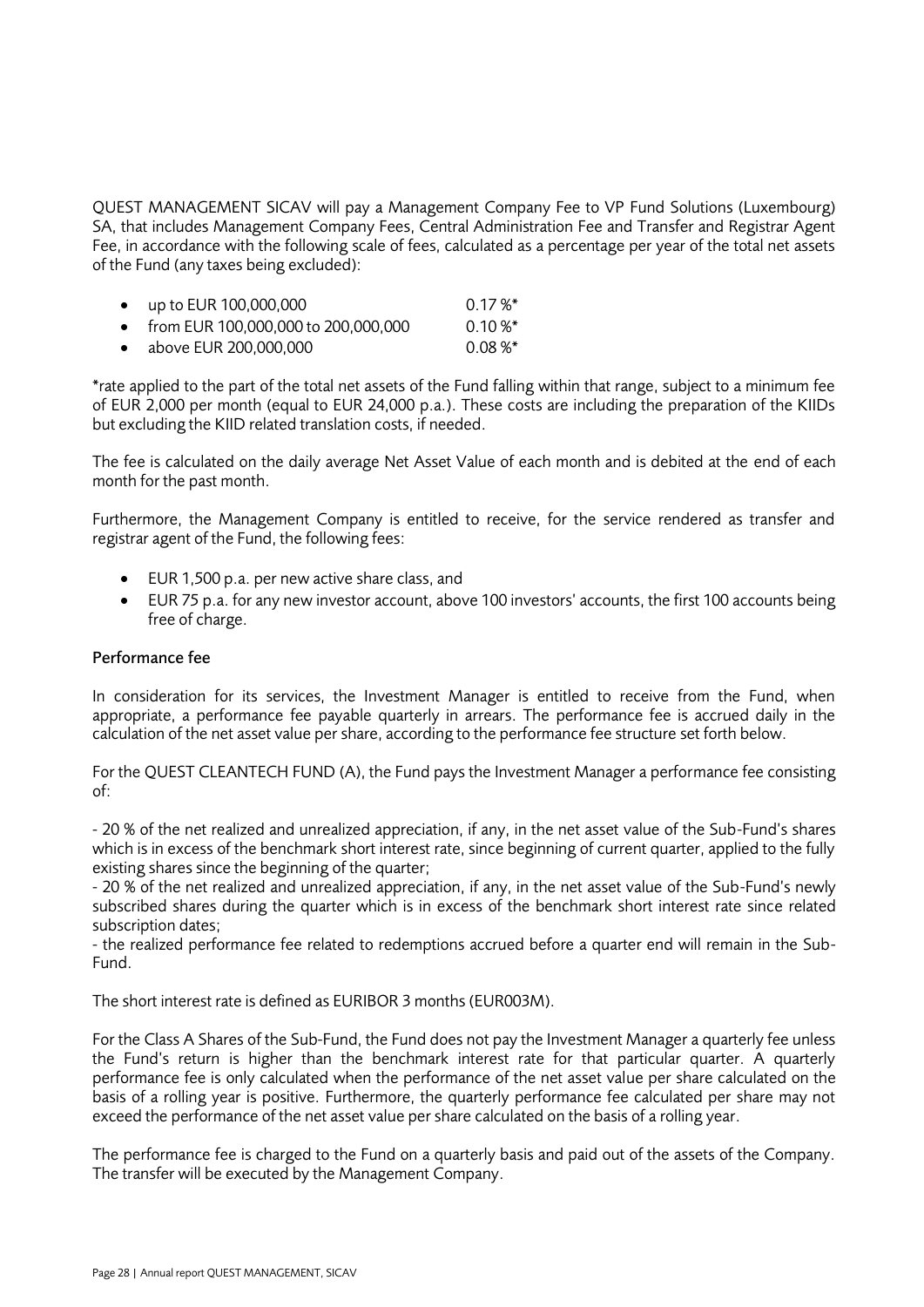In the case of the Class A Shares of the Sub-Fund, the Investment Manager may choose to waive all of its fee or any portion thereof at its absolute discretion for an indefinite period, in order to reduce the impact such fee may have on the performance of the Sub-Fund in instances where the Sub-Fund's net assets are of insufficient size.

In the case of all other share classes of the Sub-Fund QUEST CLEANTECH FUND and the Sub-Fund QUEST+, there shall be no performance fee.

For the period ended June 30, 2021, the performance fees related to QUEST CLEANTECH FUND Class A Shares amounted to EUR 181,712.48.

### 5. Taxes

The Company is not subject to taxation in Luxembourg on its income, profits or gains. The Company is not subject to net wealth tax in Luxembourg. No stamp duty, capital duty or other tax will be payable in Luxembourg upon the issue of Shares of the Company.

The Sub-Funds are however subject, in principle, to a subscription tax (taxe d'abonnement) levied at the rate of 0.05 % per annum based on their net asset value at the end of the relevant quarter, calculated and paid quarterly.

A reduced subscription tax rate of 0.01 % per annum is however applicable to any Sub-Fund whose exclusive object is the collective investment in money market instruments, the placing of deposits with credit institutions, or both. A reduced subscription tax rate of 0.01 % per annum is also applicable to any Sub-Fund or Share Class provided that their shares are only held by one or more institutional investors within the meaning of article 174 of the Law (an "Institutional Investor").

#### Withholding tax

Interest and dividend income received by the Company may be subject to non-recoverable withholding tax in the source countries. The Company may further be subject to tax on the realised or unrealised capital appreciation of its assets in the countries of origin. The Company may benefit from double tax treaties entered into by Luxembourg, which may provide for exemption from withholding tax or reduction of withholding tax rate.

Distributions made by the Company as well as liquidation proceeds and capital gains derived there from are not subject to withholding tax in Luxembourg.

## 6. Liabilities

The item "Liabilities" includes unpaid expenses during the current financial period. This includes inter alia the "Taxe d'abonnement", the Investment management fees, the Management Company fee, the Depositary bank fees, Performance fees and the Audit fees.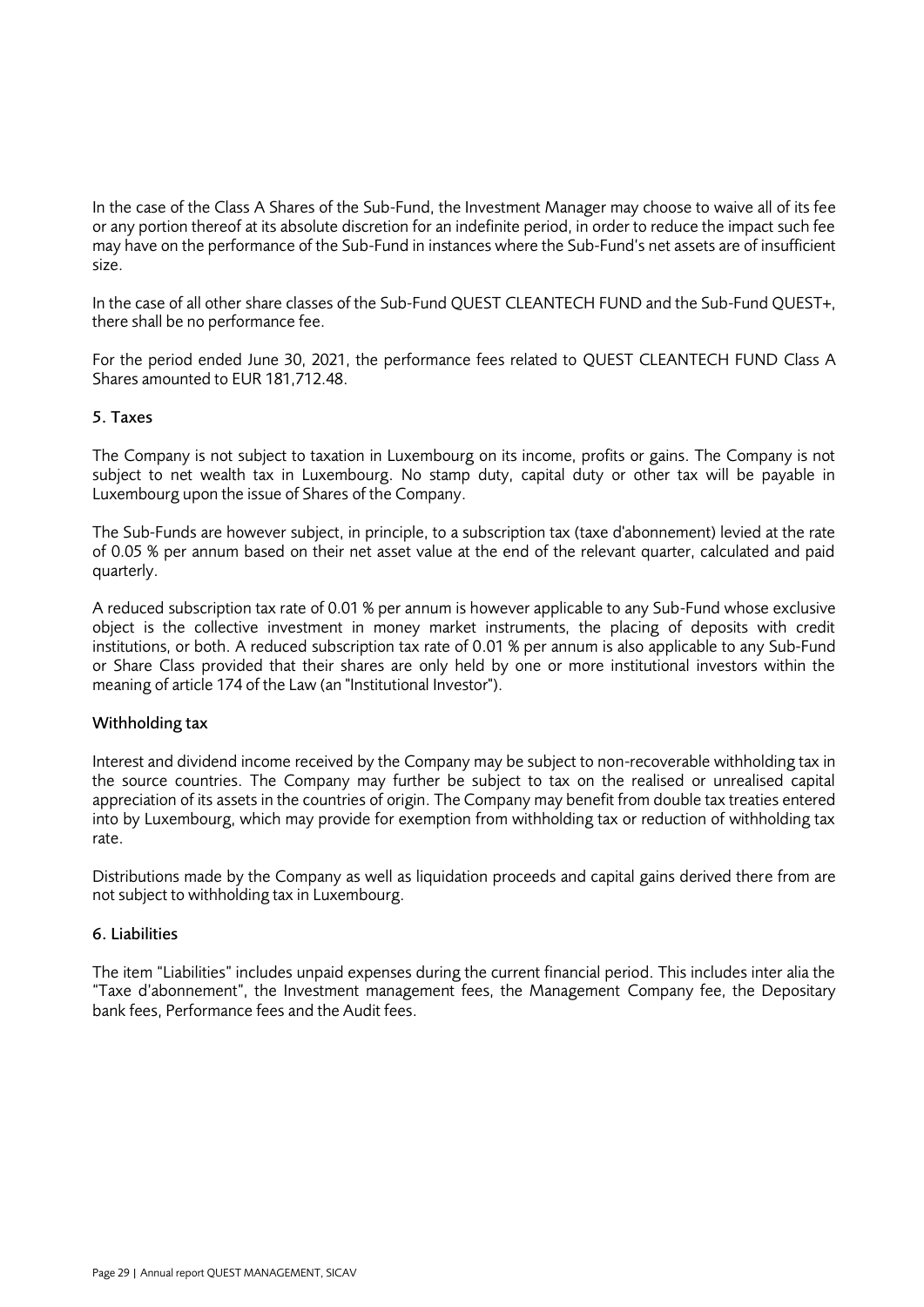### 7. Foreign Exchange rates

Currency spot rates used as at 30/06/2021:

EUR  $1 -$  is equal to CHF 1.096100 EUR  $1 -$  is equal to DKK 7.436379 EUR  $1 -$  is equal to GBP 0.858340 EUR 1 — is equal to NOK 10.204253 EUR 1 — is equal to SEK 10.143345

EUR  $1 -$  is equal to USD 1.185486

### 8. Related party transactions

All transactions with related parties were entered into the ordinary course of business and under normal market conditions. The related parties to the Fund are the Management Company, the Investment Manager and Marketing Agent. The fees for the related parties are described in Notes 3 and 4.

#### 9. Other charges

The item "Other charges" includes inter alia the publication fees, the license fee, distributor fee, Riskmanagement fees and fees for the information agent.

#### 10. Events

#### Covid-19

A coronavirus strain was caused in China in late 2019 and the virus has spread worldwide. A significant outbreak of the Covid-19 virus in human population led to a widespread health crisis, which affected the economies and financial markets worldwide. This could affect the future performance of the fund. The management company has not yet noticed any significant increase in redemptions for the fund so far. Currently, there are no plans to close sub-funds due to the corona crisis.

#### 11. Actions taken by VP Fund Solutions (Luxembourg) SA as part of the Covid-19 pandemic

Regardless of the current COVID-19 pandemic and its impact on the markets, on March 16, 2020, VP Fund Solutions (Luxembourg) SA successfully activated the business continuity measures, such as home office work, in order to provide services to customers and investors. In doing so, VP Fund Solutions (Luxembourg) SA adheres to the recommendations and requirements of the Luxembourg supervisory authority and the Ministry of Health, so that operational business activities are fully guaranteed, taking into account the regulatory requirements, and the health of the employees. We monitor the evolving situation closely and are also in constant contact with the portfolio managers and investment advisors in order to constantly monitor their operational business activities.